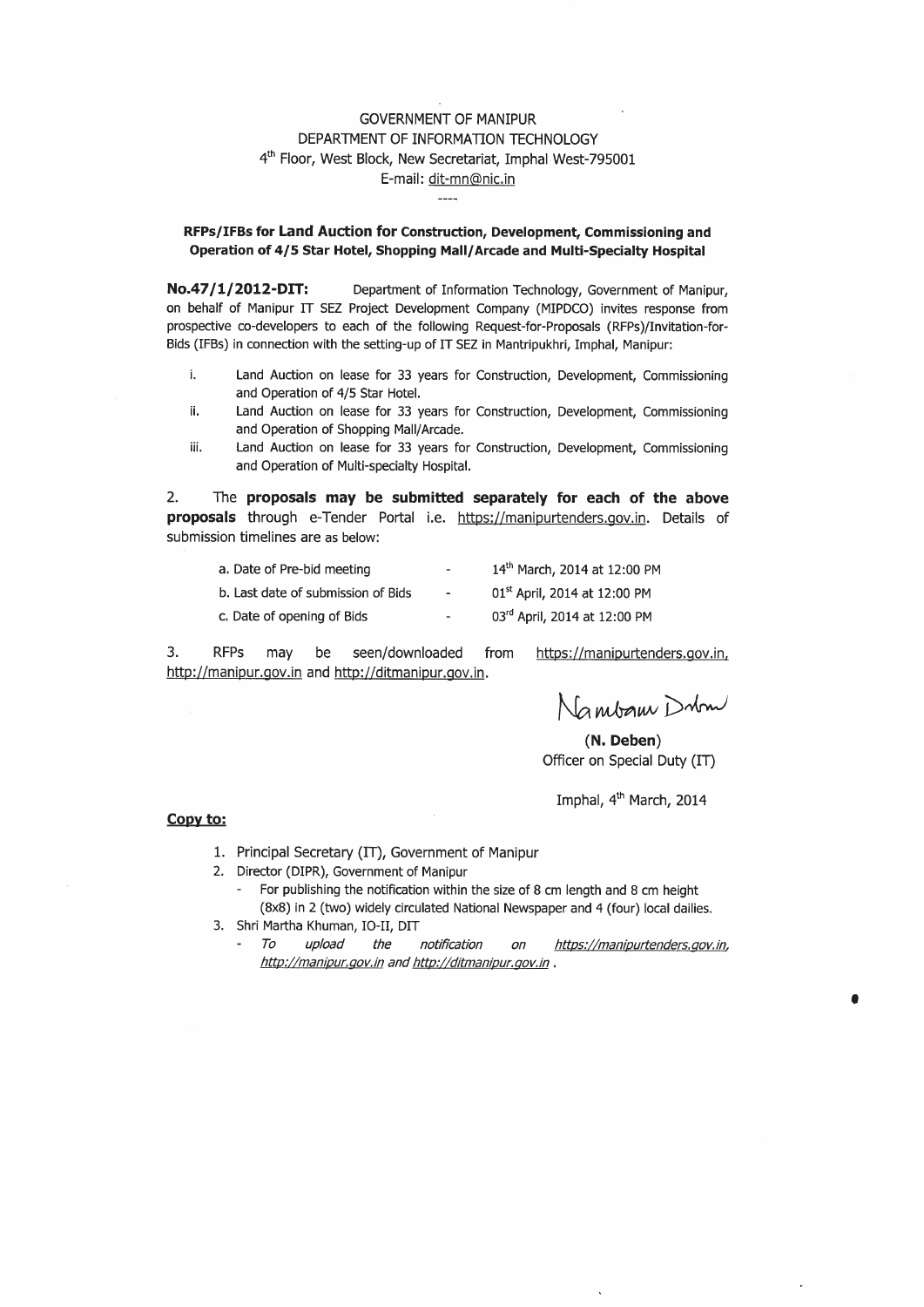**MANIPUR IT SEZ PROJECT DEVELOPMENT COMPANY /** 

# **DEPARTMENT OF INFORMATION TECHNOLOGY**

## **GOVERNMENT OF MANIPUR**

### **4th FLOOR, WESTERN BLOCK, NEW SECRETARIAT,**

**IMPHAL, MANIPUR, INDIA** 



#### **INVITATION FOR BIDS (IFB)**

**LAND AUCTION FOR CONSTRUCTION, DEVELOPMENT, COMMISSIONING AND OPERATION OF MULTISPECIALTY HOSPITAL AT IT SEZ IN MANTRIPUKHRI, IMPHAL, MANIPUR, INDIA** 

**TENDER NO. : 47/1/2012-DIT/3 DATED 4th MARCH 2014**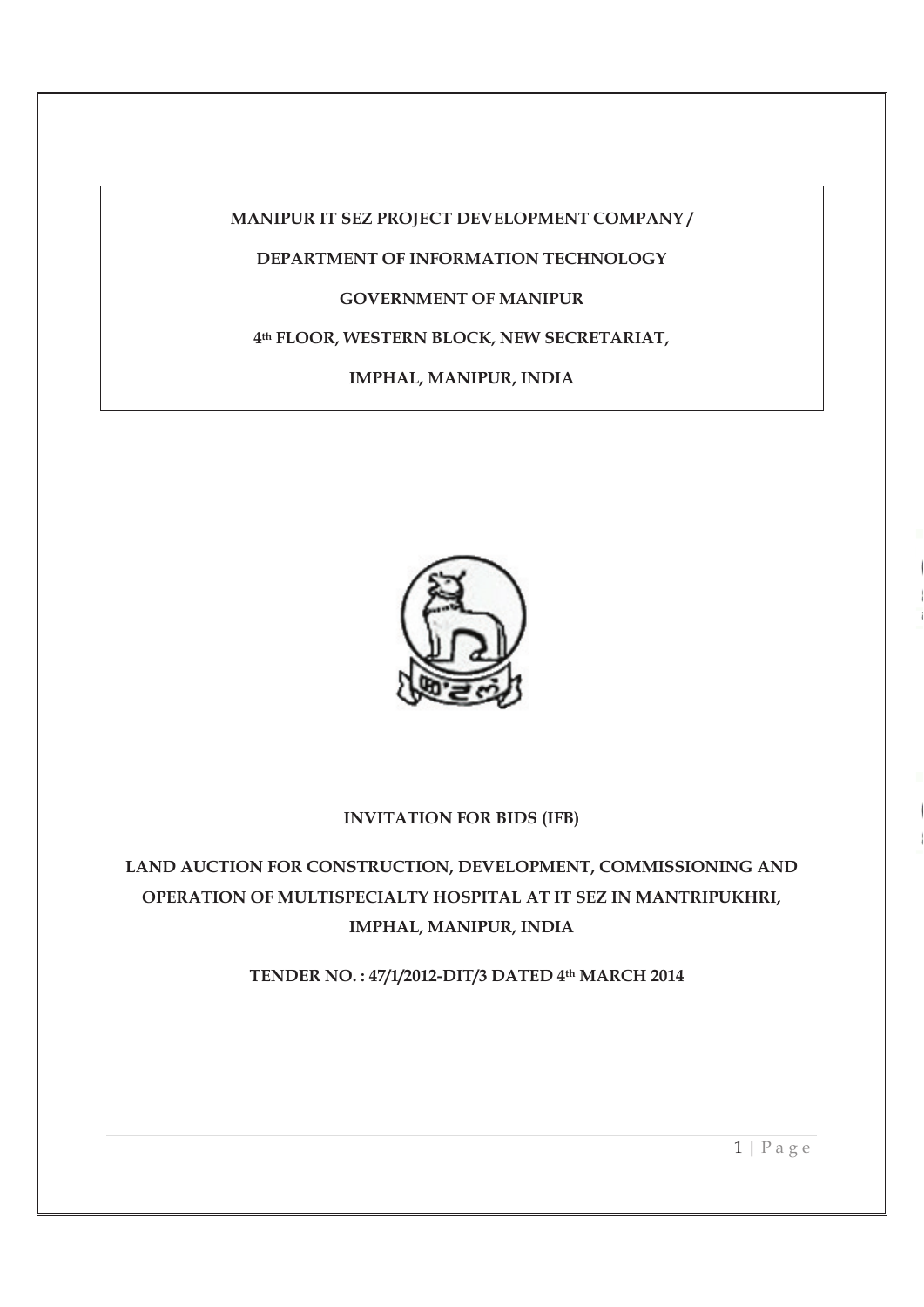## **List of Abbreviations**

The following table provides abbreviations used in this IFB document.

| Abbreviation  | Description                                         |  |  |
|---------------|-----------------------------------------------------|--|--|
| <b>IT SEZ</b> | Information Technology Special Economic Zone        |  |  |
| <b>EMD</b>    | <b>Earnest Money Deposit</b>                        |  |  |
| <b>STPI</b>   | Software Technology Parks of India                  |  |  |
| <b>MIPDCO</b> | Manipur IT SEZ Project Development Company          |  |  |
| <b>IFB</b>    | <b>Invitation</b> for Bids                          |  |  |
| EoI           | <b>Expression of Interest</b>                       |  |  |
| DIT           | Department of Information Technology, Government of |  |  |
|               | Manipur                                             |  |  |
| GoM           | Govt. of Manipur                                    |  |  |
| <b>PBG</b>    | Performance Bank Guarantee                          |  |  |
| MoU           | Memorandum of Understanding                         |  |  |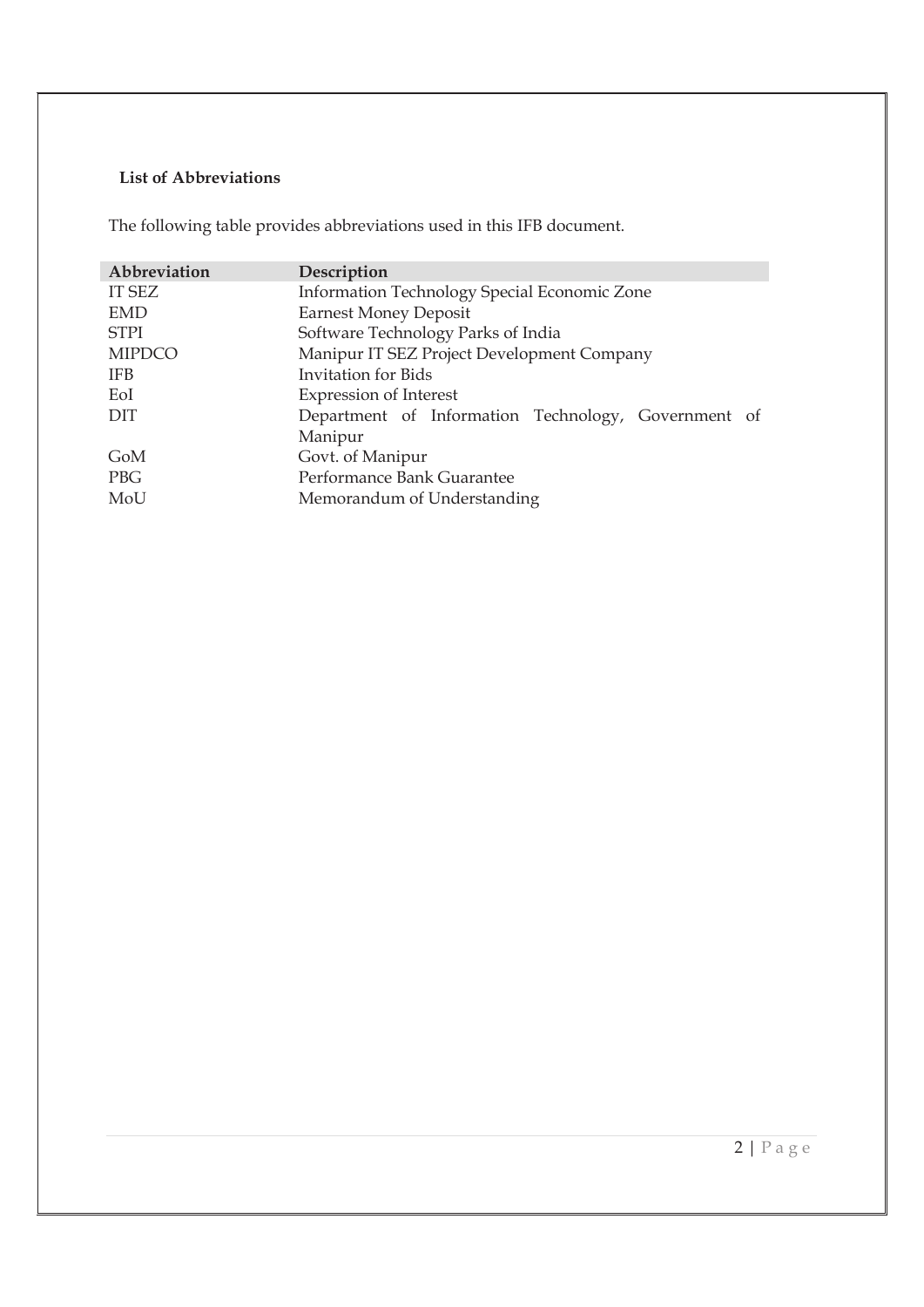### **Table of Contents**

| 1 |      |       |  |
|---|------|-------|--|
| 2 |      |       |  |
| 3 |      |       |  |
| 4 |      |       |  |
| 5 |      |       |  |
| 6 |      |       |  |
|   | 6.1  |       |  |
|   | 6.2  |       |  |
|   | 6.3  |       |  |
|   | 6.4  |       |  |
|   | 6.5  |       |  |
| 7 |      |       |  |
| 8 |      |       |  |
|   | 8.1  |       |  |
|   |      | 8.1.1 |  |
|   |      | 8.1.2 |  |
|   | 8.2  |       |  |
|   |      | 8.2.1 |  |
|   |      | 8.2.2 |  |
|   |      | 8.2.3 |  |
|   |      | 8.2.4 |  |
|   | 8.3  |       |  |
|   | 8.4  |       |  |
|   | 8.5  |       |  |
|   | 8.6  |       |  |
|   |      | 8.6.1 |  |
|   | 8.7  |       |  |
|   | 8.8  |       |  |
|   | 8.9  |       |  |
|   |      | 8.9.1 |  |
|   | 8.10 |       |  |
|   | 8.11 |       |  |
|   | 8.12 |       |  |
|   | 8.13 |       |  |

 $3 | Page$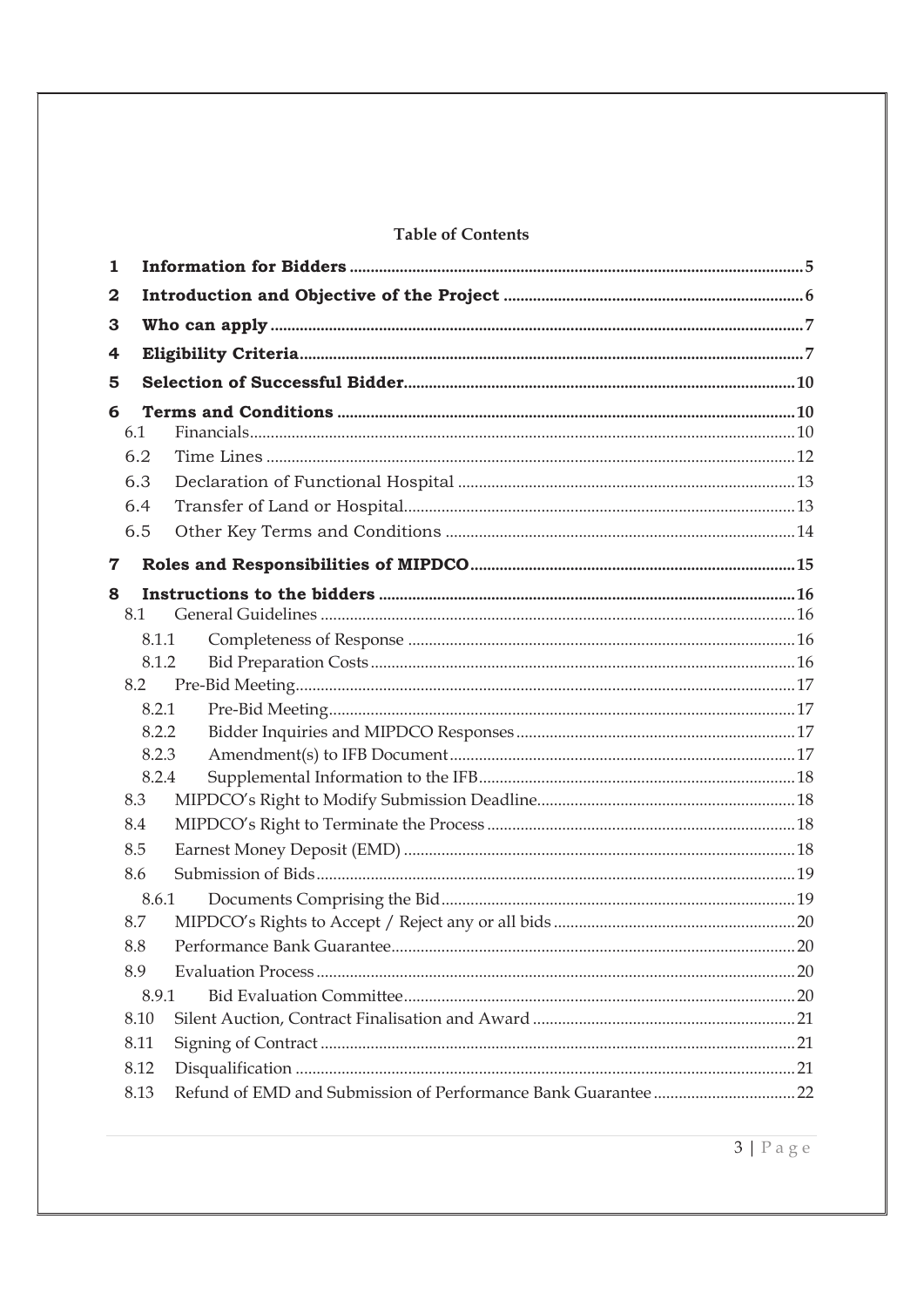| 9   |  |
|-----|--|
| 9.1 |  |
| 9.2 |  |
| 9.3 |  |
| 9.4 |  |
| 9.5 |  |
| 9.6 |  |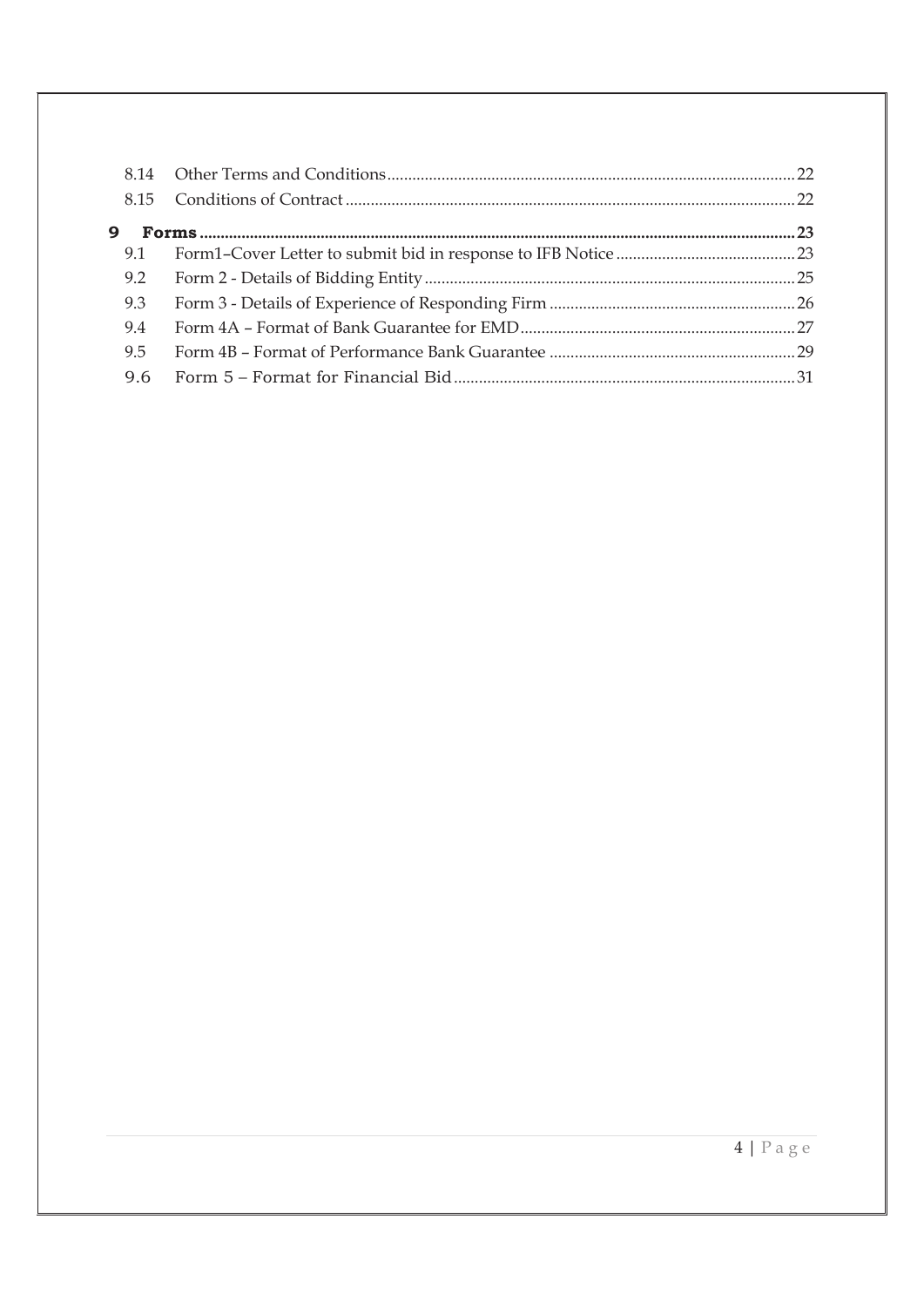### **1 Information for Bidders**

Tender No.: 47/1/2012-DIT/3 Dated: 4th March, 2014

Sealed tender documents are invited for auction of land to build and operate a multispecialty hospital at the IT SEZ in Mantripukhri, Imphal East. It is expected that the firm responding to this IFB should be a reputed firm at the national/ international level and should have prior experience in this sector in the past.

| 1.<br>2. | Brief Description of the Invitation for bids<br>Tender Document Fee (Non-Refundable) -<br>To be paid via a Demand Draft drawn in<br>favor of MANIPUR IT SEZ PROJECT<br>DEVELOPMENT COMPANY, Payable at<br>Imphal | Auction of Land on lease for 33<br>years for the purpose of building<br>and operating a minimum 100 bed<br>multispecialty hospital<br>Rs.50,000 (rupees Fifty Thousand<br>Only.)                                                                                                                                                                                       |
|----------|------------------------------------------------------------------------------------------------------------------------------------------------------------------------------------------------------------------|------------------------------------------------------------------------------------------------------------------------------------------------------------------------------------------------------------------------------------------------------------------------------------------------------------------------------------------------------------------------|
| 3.       | <b>EMD</b> in form of Bank Guarantee                                                                                                                                                                             | Rs.2 Cr (Rupees Two Crores only.)                                                                                                                                                                                                                                                                                                                                      |
| 4.       | Reserve Land Price for Auction                                                                                                                                                                                   | Rs 26.5 Cr (Twenty Six Crores and<br>Fifty Lakh)                                                                                                                                                                                                                                                                                                                       |
| 5.       | Availability of Bid Document (IFB)                                                                                                                                                                               | www.manipur.gov.in                                                                                                                                                                                                                                                                                                                                                     |
| 6.       | Pre-Bid Clarification                                                                                                                                                                                            | Queries should be received by<br>$\bullet$<br>13th March, 2014. Only queries<br>received before the deadline date<br>will be considered.<br>Pre-bid meeting will be held at<br>$\bullet$<br>12 Noon, 14th March, 2014<br>All queries will be addressed to<br>Mr. N. Deben, OSD (IT) and Mr.<br>Jateen, IO, DIT<br>email<br>at<br>id<br>n.deben@nic.in, y.jateen@nic.in |
| 7.       | Last Date and Time of bid Submission                                                                                                                                                                             | Till 12 Noon, 1st April, 2014                                                                                                                                                                                                                                                                                                                                          |
| 8.       | Pre-Bid Meeting, Bid Submission and Bid<br><b>Opening Venue</b>                                                                                                                                                  | of<br>Information<br>Department<br>Technology, 4th Floor, West Block,                                                                                                                                                                                                                                                                                                  |

5 | P a g e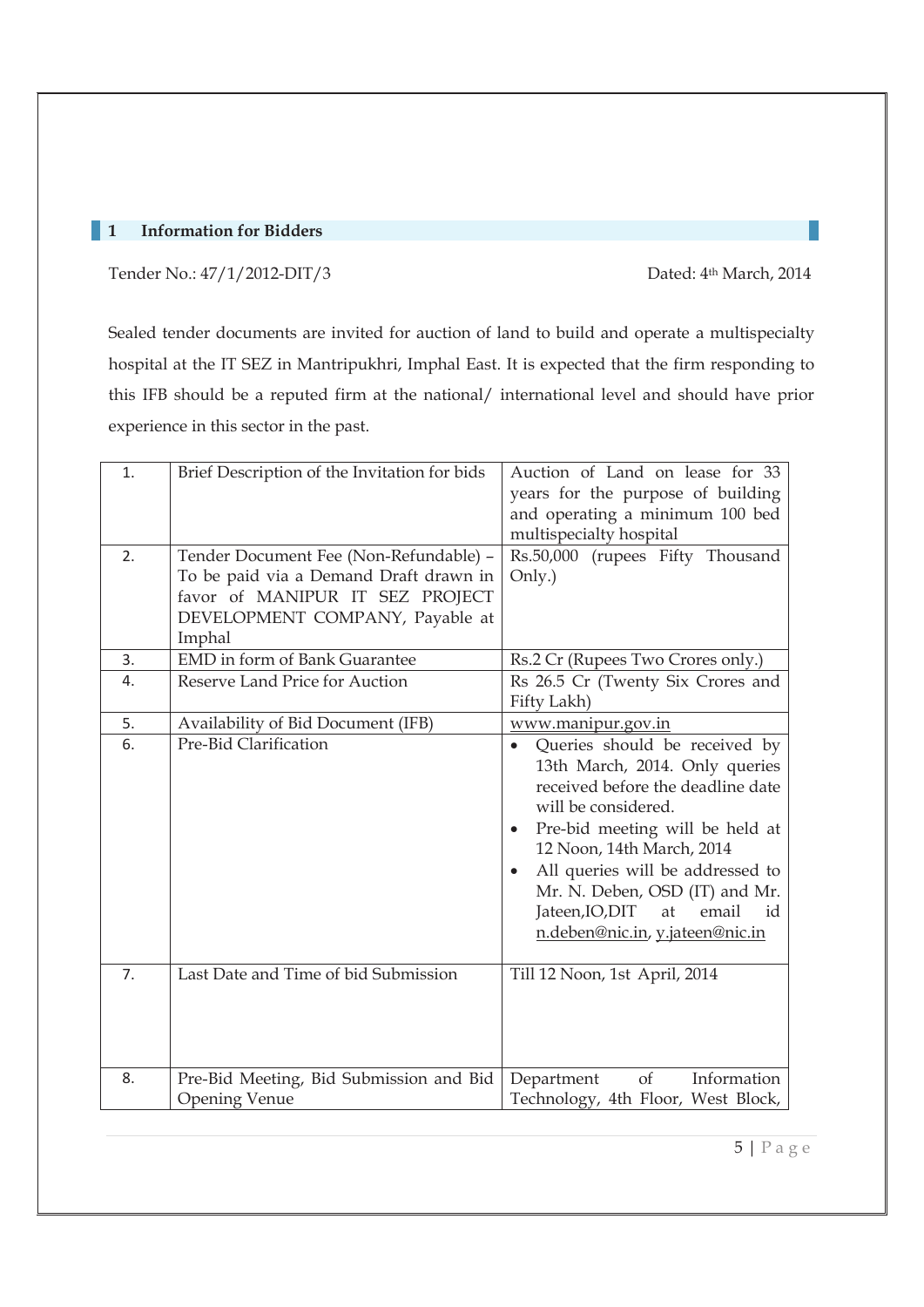|     |                                                                            | New Secretariat, Imphal West -<br>795001                                                                                                                         |
|-----|----------------------------------------------------------------------------|------------------------------------------------------------------------------------------------------------------------------------------------------------------|
| 9.  | Date of Opening of the bids                                                | At 12 Noon, 3rd April, 2014                                                                                                                                      |
| 10. | <b>Contact Person</b>                                                      | Mr. N. Deben, OSD (IT) and Mr.<br>Jateen, IO, DIT<br>Department of Information<br>Technology, 4th Floor, West Block,<br>New Secretariat, Imphal West -<br>795001 |
| 11. | Expected date of transfer of possession of   To be intimated later<br>land |                                                                                                                                                                  |
|     |                                                                            |                                                                                                                                                                  |

#### **2 Introduction and Objective of the Project**

#### **A. Introduction**

The Manipur IT SEZ Project Development Company (MIPDCO) is owned by Government of Manipur (GoM). MIPDCO in its pursuit of establishing IT/ITeS Industry in Manipur, is proposing to set up an IT SEZ on a contiguous land measuring area of 10.87 hectares adjacent to the Software Technology Parks of India (STPI) Campus located in Mantripukhri. GoM has already set up an IT Park at Mantripukhri adjacent to the STPI Imphal Centre.

 As part of world class infrastructure, the non-processing zone of the IT SEZ will have a multispecialty hospital of at least 100 beds, a 4/5 star hotel of at least 100 rooms, a shopping mall / arcade, office buildings for global IT players, residential apartments, Government offices apart from all other utilities etc. A satellite view of Manipur IT SEZ is shown below

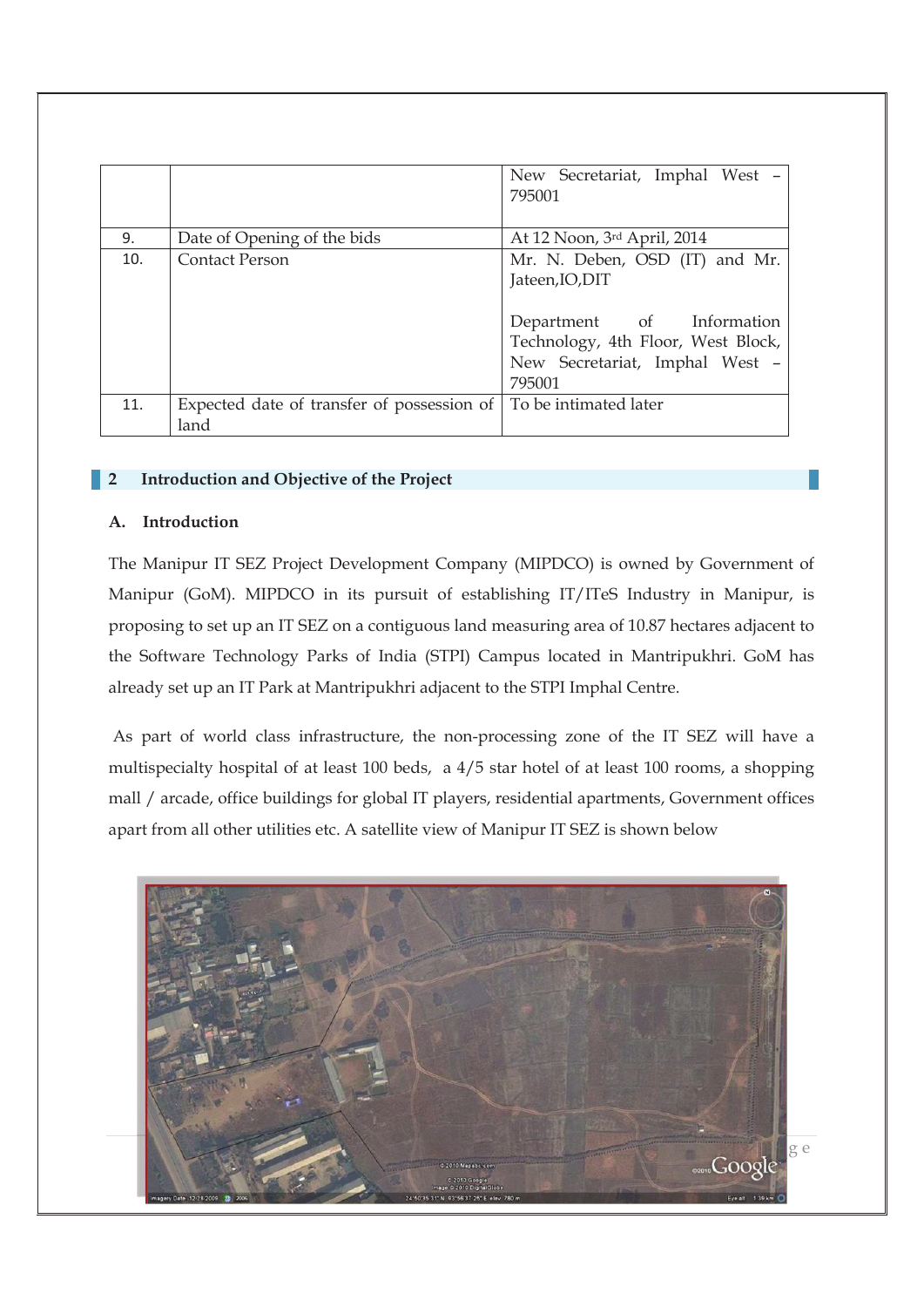The setting up of the IT SEZ at Imphal will give a fillip to the IT and ITES Industry in Manipur and other NE States and will create a large number of employment opportunities for the local youths. It is also expected to attract investments in the field of IT from IT majors in the country and from Multinational companies.

For this purpose, sealed bids are invited for allotting on lease for 33 years, land of size of 13,250 square meters (earmarked for developing a multi-specialty hospital) at IT SEZ through auction process. Reserve price for auction of this land is INR 26.5 Cr. It is expected that the firm/ consortium responding to this IFB should be a reputed at the national/ international level and should have extensive experience in the construction, development and operation of large commercial projects including large multispecialty hospitals on its own cost.

#### **3 Who can apply**

- a) A consortium of companies at least one of whom is in the business of running a minimum 50 bed multispecialty hospital, preferably at least one local entrepreneur/company from Manipur/NE. Ideally, the lead bidder may be a large construction / hospital company of repute. In the submitted bid documents, the lead bidder shall be clearly identified.
- b) The Lead Bidder should be a company with positive net worth and a minimum annual turnover of at least Rs. 100 Cr in each of the last 3 years
- c) In case the bidders intend to form consortium/Joint Venture in the future, they need to furnish all the required details of proposed future company. This shall include the draft of agreement / MoU among members with their equity holding and identifying lead bidder out of all members.

#### **4 Eligibility Criteria**

The Bidders should meet the following Eligibility criteria for participating in the Tender. The Bidders should enclose documentary evidence for fulfilling the Eligibility in the Bid.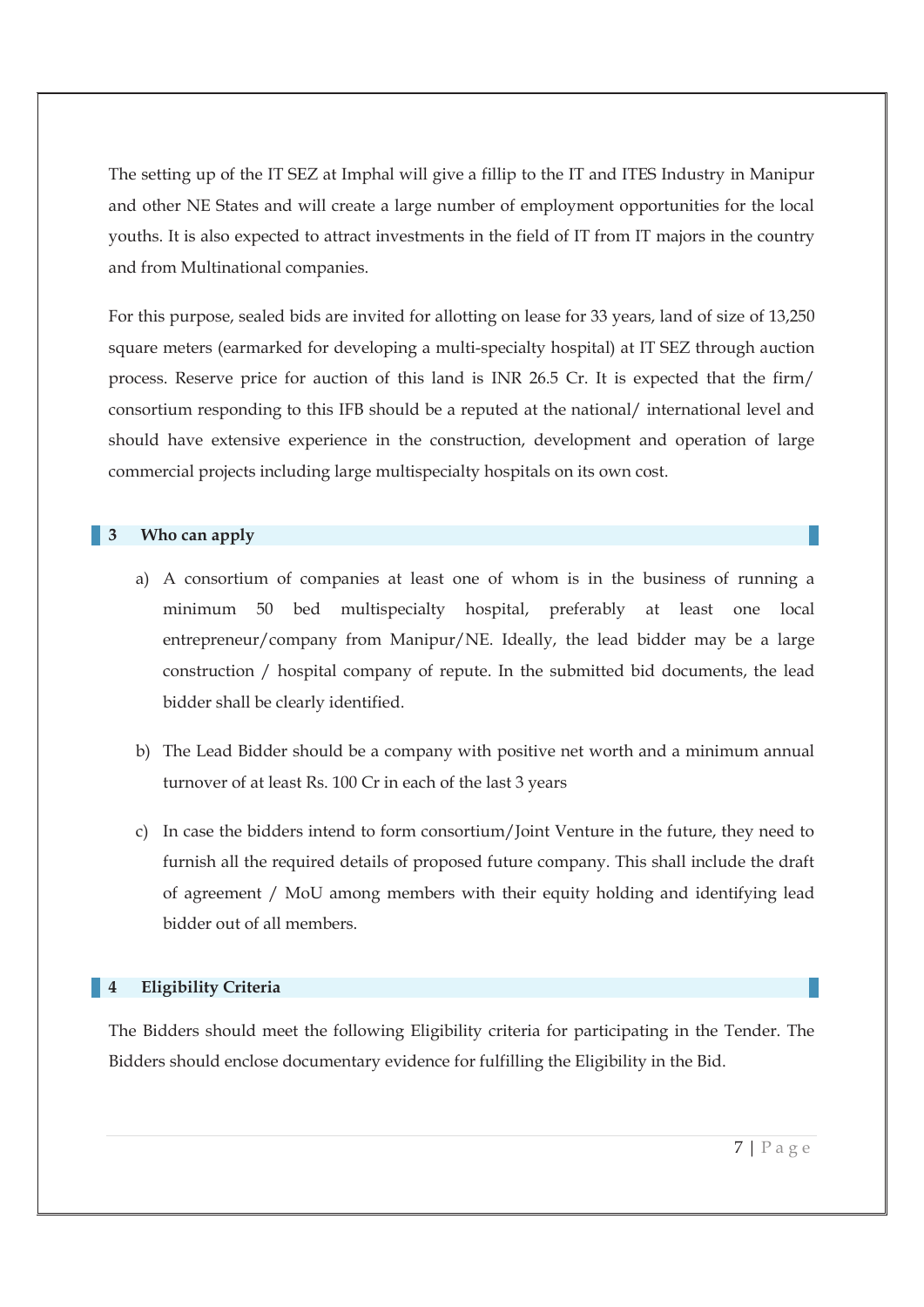| <b>S. No.</b>  | <b>Eligibility Conditions</b>                                                                                                                                                                                                                                                                                                                                                                                                                                                                                                                                                       | Documentary proof to be<br>submitted                                                                                                                                                                                                                          |
|----------------|-------------------------------------------------------------------------------------------------------------------------------------------------------------------------------------------------------------------------------------------------------------------------------------------------------------------------------------------------------------------------------------------------------------------------------------------------------------------------------------------------------------------------------------------------------------------------------------|---------------------------------------------------------------------------------------------------------------------------------------------------------------------------------------------------------------------------------------------------------------|
| $\mathbf{1}$   | The bidder should be a company registered in<br>India under the Companies Act 1956                                                                                                                                                                                                                                                                                                                                                                                                                                                                                                  | Certificate of Incorporation<br>• PAN Number                                                                                                                                                                                                                  |
| $\overline{2}$ | In case the bid is submitted by a consortium, the<br>number of members shall not be more than three<br>(3), i.e. one lead member and two other members.<br>However, the lead member shall be solely<br>responsible for all obligations under the<br>agreement. The IFB should contain details of all<br>members of consortium including legal status and<br>specifying their roles and responsibilities in the<br>project. The lead entity shall commit to hold an<br>equity stake/interest of at least fifty one percent<br>(51%) in the consortium during entire lease<br>tenure. | Memorandum of understanding<br>(MoU) containing details of all the<br>members of consortium including<br>legal status and specifying their<br>roles and responsibilities in the<br>project and projected<br>equity<br>stake/interest (in %) of each<br>member |
| 3              | The bidder (at least one member in case of $\mathcal{S}$ Self-Certification<br>consortium) should be in the business of similar<br>commercial<br>project<br>large<br>construction,<br>development and operations for at least last three<br>$(3)$ years as on 31.12.2013. Bidder (at least one<br>member in case of consortium) shall have a prior<br>experience of running a minimum 50 bed<br>multispecialty hospital.<br>Large hospital groups who can own the<br>responsibility<br>of<br>construction<br>and<br>development along with operations, and are                      |                                                                                                                                                                                                                                                               |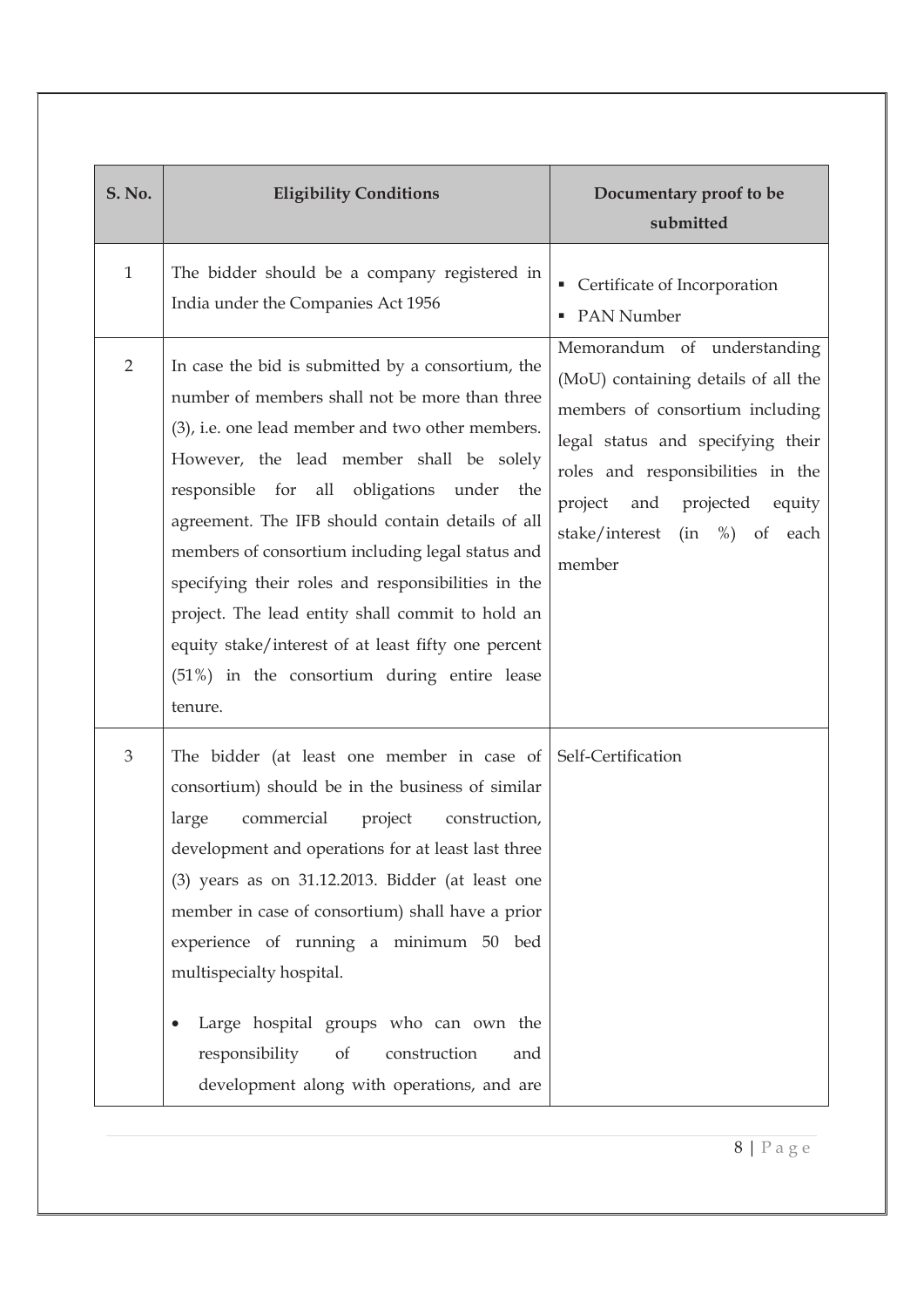|                | in the business of health care for at least three                                                                                                                                                                                                                                 |                                                                                                                                                                                                                                                                                                                                                                                                                                                                                                                                                                                                                                                                                                                                                                       |
|----------------|-----------------------------------------------------------------------------------------------------------------------------------------------------------------------------------------------------------------------------------------------------------------------------------|-----------------------------------------------------------------------------------------------------------------------------------------------------------------------------------------------------------------------------------------------------------------------------------------------------------------------------------------------------------------------------------------------------------------------------------------------------------------------------------------------------------------------------------------------------------------------------------------------------------------------------------------------------------------------------------------------------------------------------------------------------------------------|
|                | (3) years as on 31.12.2013                                                                                                                                                                                                                                                        |                                                                                                                                                                                                                                                                                                                                                                                                                                                                                                                                                                                                                                                                                                                                                                       |
| $\overline{4}$ | The bidder should have had a positive net worth<br>for each of the last three (3) years and should have<br>had an average turnover of not less than Rs. 100<br>Cr from Construction / healthcare business in<br>each of the last three (3) years (FY's 10-11, 11-12<br>and 12-13) | Auditor's certificate for positive<br>net worth.<br>Auditors<br>certificate<br>showing<br>construction<br>healthcare<br>$\sqrt{2}$<br>turnover for the last three (3)<br>years (FY's 10-11, 11-12 and 12-<br>13) of more than 100 Crore                                                                                                                                                                                                                                                                                                                                                                                                                                                                                                                               |
| 5              | The bidder should be able to raise sufficient funds<br>from financial institutes, if required.                                                                                                                                                                                    | Copies of<br>Annual<br>Reports<br>including<br>detailed<br>financial<br>statements of last three (3) years<br>(FY's 10-11, 11-12 and 12-13)<br>Auditor's note including details<br>of equity share holding, details<br>of subsidiaries and associate<br>companies of last three (3) years<br>(FY's 10-11, 11-12 and 12-13)<br>• Details of debt / loan including<br>the name of debtors / lenders,<br>debt / loan amount, purpose<br>of<br>disbursement,<br>and<br>date<br>repayments<br>and<br>outstanding<br>details during last three (3) years<br>(FY's 10-11, 11-12 and 12-13)<br>All above said details shall be<br>accompanied by a letter from the<br>auditors<br><sub>of</sub><br>the<br>statuary<br>company certifying that above<br>informations are true. |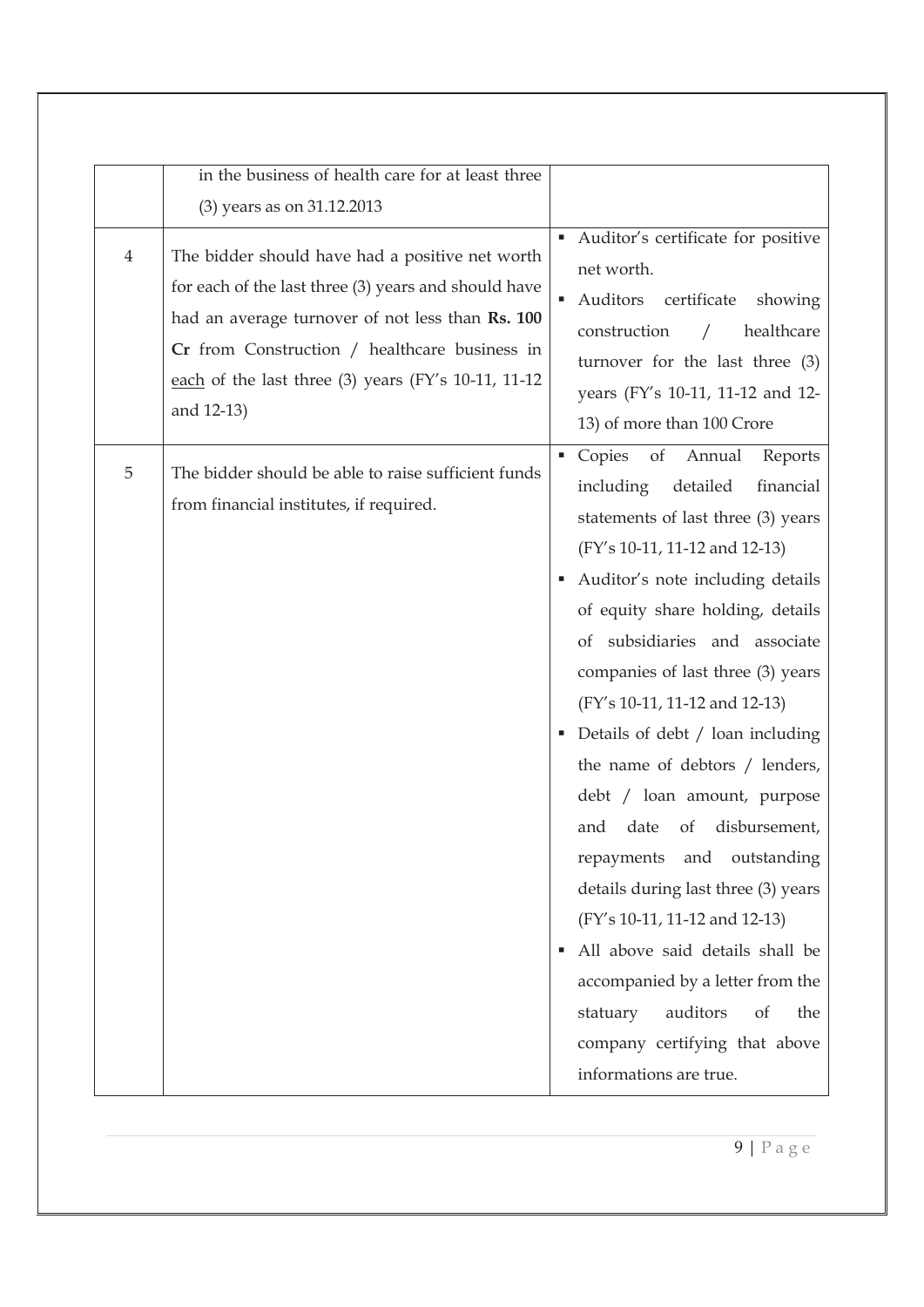|   |                                                | In case of consortium, above<br>٠   |
|---|------------------------------------------------|-------------------------------------|
|   |                                                | said details shall be furnished     |
|   |                                                | for all members of consortium.      |
|   |                                                | Details of Project, including self- |
| 6 | The bidder (at least one member in case of     | certification                       |
|   | consortium) must have completed at least one   |                                     |
|   | Hospital project for construction, development |                                     |
|   | and operation in India.                        |                                     |

#### **5 Selection of Successful Bidder**

The financial bids of all those bidders who meet the eligibility criterion will be opened. **The land will be allotted to the bidder quoting the highest price.**

#### **6 Terms and Conditions**

#### **6.1 Financials**

- a) Reserve Price of Land is Rs. 26.5 Cr ( rupees twenty six crore and fifty lakh only).
- b) The land will be allotted to the bidder quoting the highest price on an "as is, where is" basis.
- c) MIPDCO shall give this land to the successful bidder on an initial lease for 33 years. Post retirement of 33 years, MIPDCO at its sole discretion, may extend the lease for a similar number of years (33 Years) on mutually agreeable terms. In case at that point two parties do not reach to an agreement regarding the terms of lease extension, the land along with the hospital constructed on it (less soft furnishings and human resources) shall be transferred to MIPDCO on an "as is, where is" basis free of cost.
- d) Successful bidder shall share 10% of total revenues generated annually by hospital with MIPDCO for entire lease period. The same will be paid in a quarterly basis. At the end of each financial year, the successful bidder will have to submit audited financial statements to MIPDCO for review. In case of any discrepancy found between the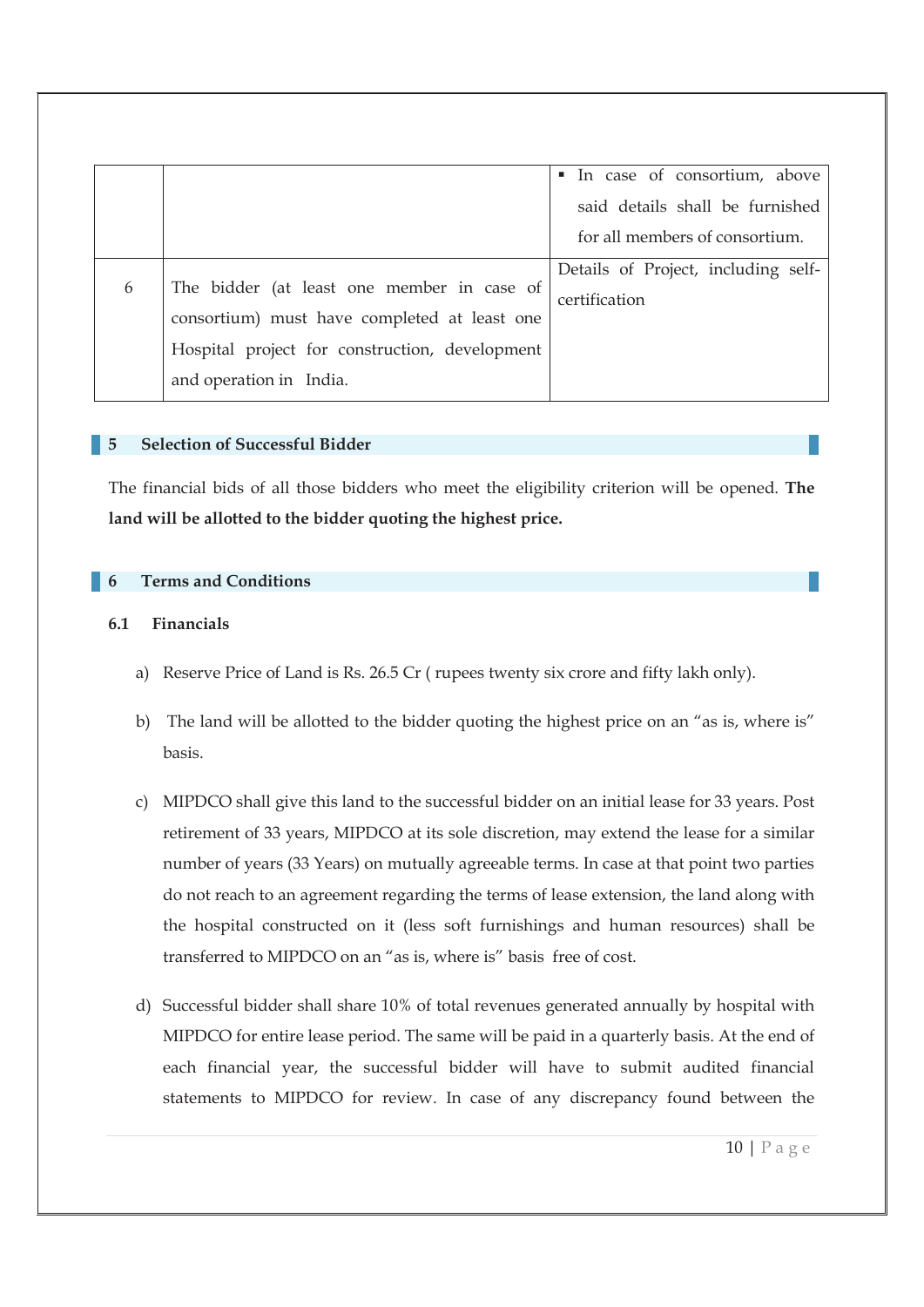amount paid by the successful bidder to MIPDCO and the audited financial statements, the successful bidder will mandatorily make the adjustments (as sought by MIPDCO) by either paying the remainder amount or providing an undertaking to make it good in the next payment cycle, within 10 working days of the same being communicated by MIPDCO.

e) The Successful Bidder has to make upfront payment of 30% of final auction value, within 15 working days of announcement of the results. The lease deed will be subsequently executed, within 10 working days of which the bidder will deposit a further 10% of the auction price. Payment of remaining 60% can be staggered in 6 equal installments at a frequency of 45 calendar days, starting from date of execution of lease deed. Therefore, the schedule of payment would be as follows:

| Installment<br>No. | Milestone                                           | Percentage<br>of<br>value<br>auction<br>payable |
|--------------------|-----------------------------------------------------|-------------------------------------------------|
| 1                  | Within 15 working days of announcement of results   | 30%                                             |
| 2                  | Within 10 working days of execution of lease deed   | 10%                                             |
| 3                  | Within 45 calendar days of execution of lease deed  | 10%                                             |
| 4                  | Within 90 calendar days of execution of lease deed  | 10%                                             |
| 5                  | Within 135 calendar days of execution of lease deed | 10%                                             |
| 6                  | Within 180 calendar days of execution of lease deed | 10%                                             |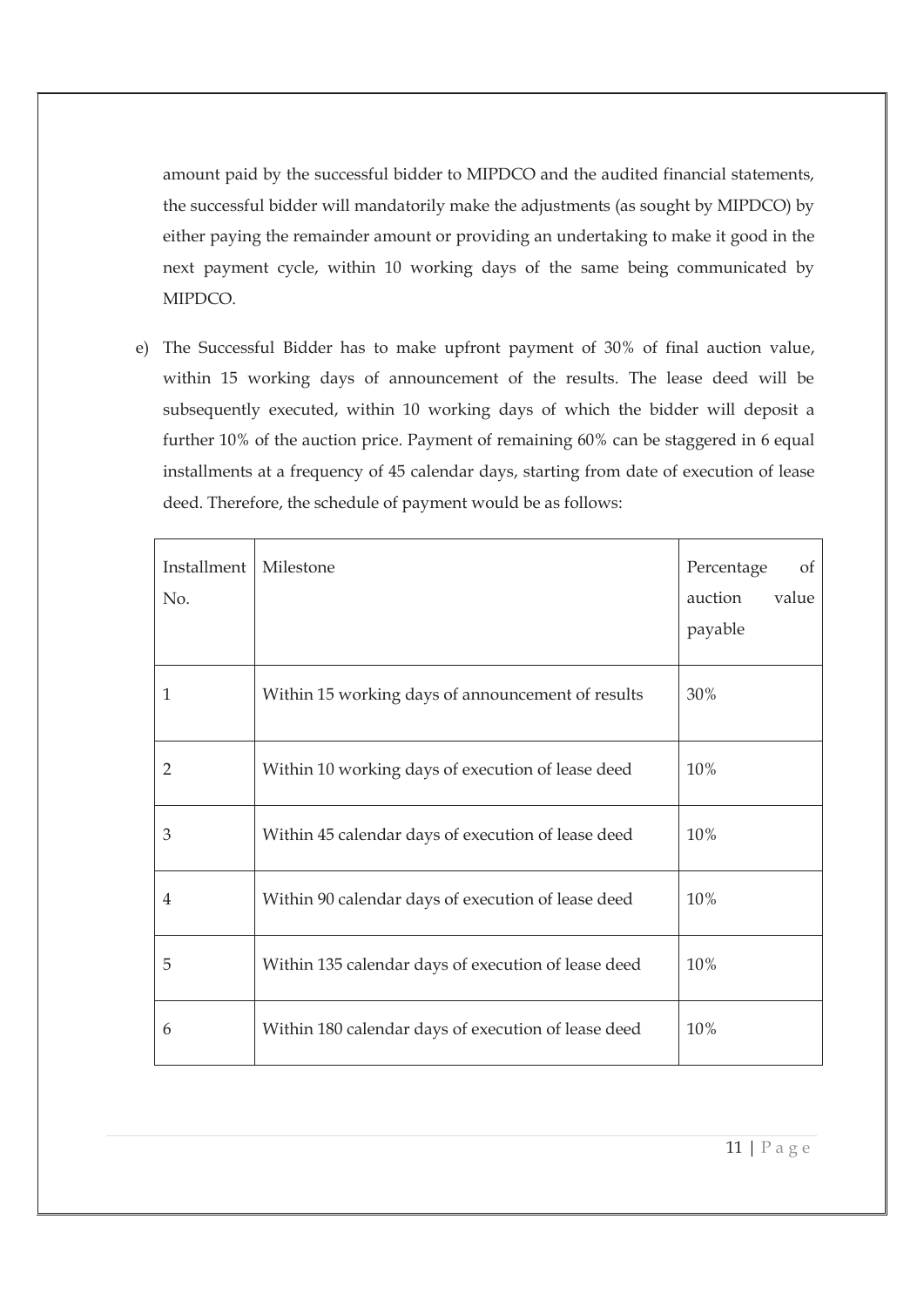| Within 225 calendar days of execution of lease deed | 10% |
|-----------------------------------------------------|-----|
| Within 270 calendar days of execution of lease deed | 10% |

- f) Any extension granted by MIPDCO for the payment of instalments after the due date will bear a simple interest @ 10% per annum. The interest will be charged on the defaulted amount for the defaulted period. However extension for the payment will be a sole discretion of MIPDCO.
- g) An EMD of Rupees 2 Cr (rupees two crore only) will be deposited to MIPDCO prior to the auction together with the bid submission. This will be returned post completion of the Auction Process without any interest to all the unsuccessful bidders and to the successful bidder only after receiving the PBG.
- h) A Non Refundable and Non Adjustable tender fee of Rs. 50, 000 (rupees fifty thousand only), in the form of a demand draft, shall be deposited with the bid.

### **6.2 Time Lines**

- i) Winning bidder has to complete the construction and development of hospital within 36 months starting from the date of execution of lease deed. To ensure timely completion and quality of work, successful bidder has to submit PBG of 10% of auction value and validity of 3 years. A penalty of 10% of this PBG shall be deducted for every 90 days delay in start of commercial operation of hospital. The delay is attributed to successful bidder or not, shall be on sole discretion of MIPDCO. This remaining PBG will be released after completion of six (6) months of commercial operations of hospital. No interest will be paid on any PBG.
- j) The successful bidder will submit a detailed plan for completion, monitoring report every two months and concept plan with supporting drawings and tables. In case of inordinate delay from plan (more than 3 months), MIPDCO can take remedial action under the terms of the Auction.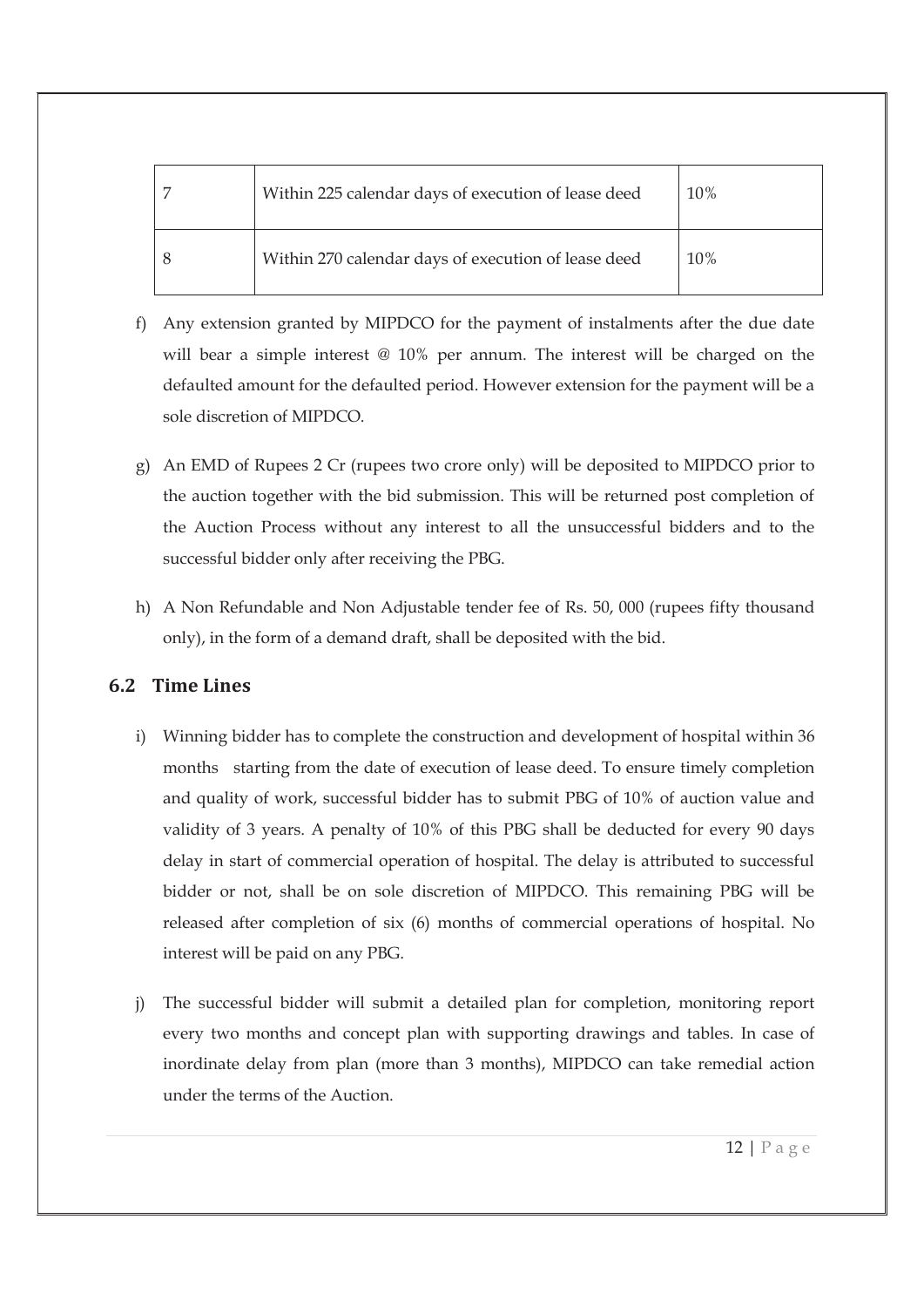- k) The successful bidder will submit a draft business plan with all financial projections like CAPEX, OPEX during development, cash flows and revenues from operations, expected profits etc.
- l) Hospital shall have minimum of 100 In-patient beds and minimum 12 specialities namely General Medicine, Radiology, Paediatrics, Gynaecology, Cardiology, General Surgery, Orthopaedics, Ophthalmology, Ear – Nose & Throat (ENT), Neurology & Neo surgery, Dental. Along with round the clock emergency services, OPD and IPD services, and Laboratory Services.
- m) The hospital built should be as per IPHS (Indian Public Health Standards) and the hospital should be operated and maintained by bidder for at least last 5 years post start of commercial operations.

### **6.3 Declaration of Functional Hospital**

n) Successful bidder has to obtain a certificate of 'ready to operate' from MIPDCO after completion of construction and development of hospital.

### **6.4 Transfer of Land for Hospital**

- o) Transfer permission will be granted only after making the hospital functional (certificate of functional should have been obtained from MIPDCO). For this, the application must be submitted to the Managing Director of MIPDCO in the requisite format.
- p) Transfer will only be allowed after making full payment of all dues if any.
- q) In case the successful bidder wants to transfer the land or hospital in the name of some other agency, it can do so only with the permission of MIPDCO. The MIPDCO will charge 5% of the total value of land & building calculated at the prevailing rates of allotment as transfer charges on every transfer. The same will have to be borne by the current allottee.In case the successful bidder wants to surrender the land and building to MIPDCO during the tenure of the lease, it can do so. However the lease charges will be forfeited.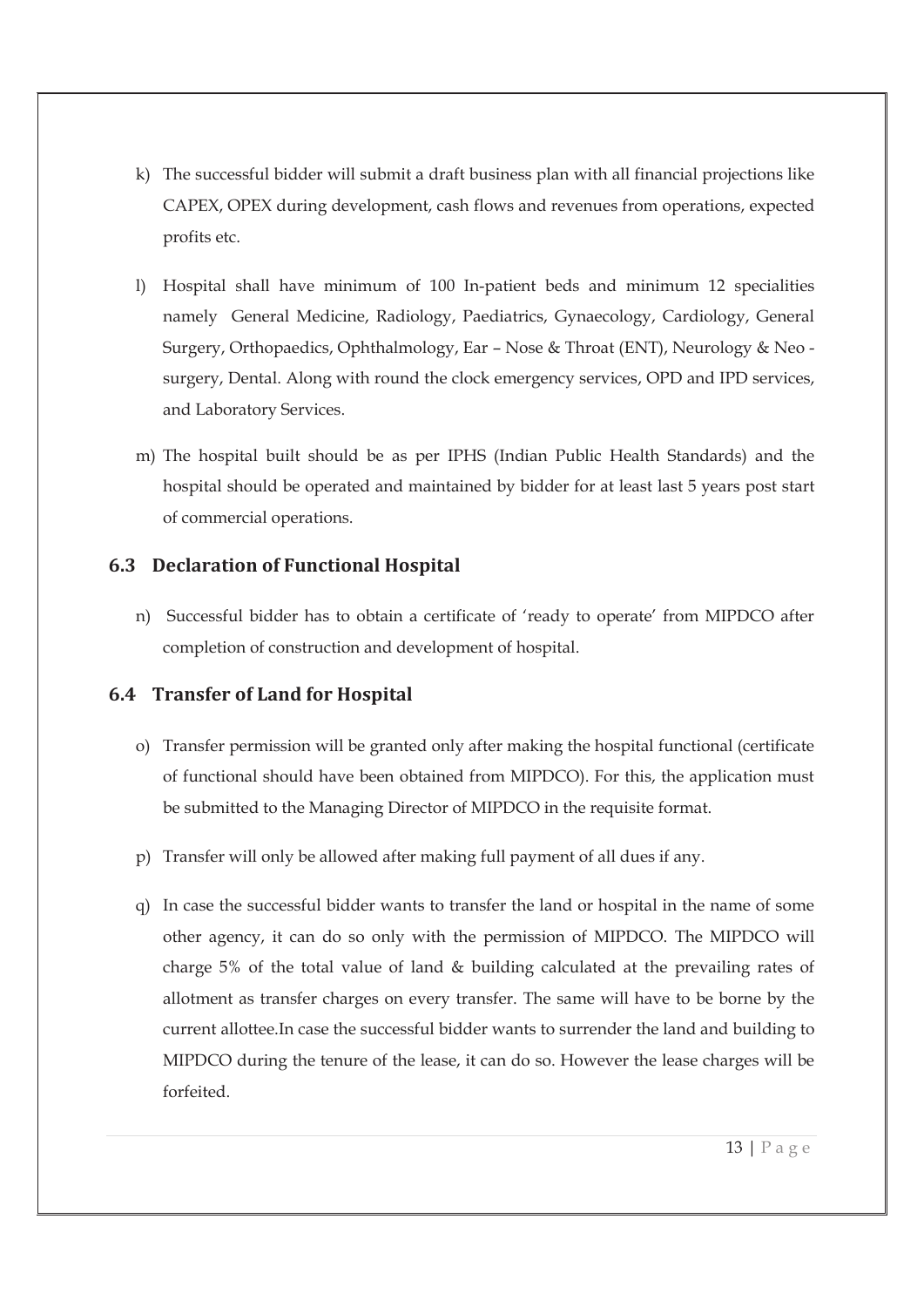### **6.5 Other Key Terms and Conditions**

- r) This is sole responsibility of winning bidder is to arrange the funds for CAPEX and OPEX for building and operating of hospital after land hand over by MIPDCO.
- s) Successful bidder shall ensure compliance with all building by-laws set by local authorities like FAR, Maximum Allowable Height of Building, Set – Backs etc.
- t) MIPDCO reserves the right to conduct further rounds of Silent Auction in case two or more bids are within 10% of highest bid. However, the same is not binding on MIPDCO.
- u) Execution of the lease deed is essential within 3 months of the date of auction / allotment. An extension of 1 (one) month can be granted on payment of a penalty equal to 2% of the total auction value of land. In case the lease deed has not been executed even on the expiry of 3 months, allotment of plot will be cancelled, and fresh bids will be initiated. In such a case, any money submitted by the successful bidder (in this process) shall stand forfeited, however, the PBG shall be returned after deducting penalties under the terms of this document.
- v) The date of execution of lease deed shall be deemed as the date of handing over possession of the land.
- w) In case of any change in consortium members, type of company (Partnership, Pvt Ltd etc.), a pre-approval shall be taken from MIPDCO along with desired documents.
- x) Any Mortgage of land or functional hospital by the successful bidder shall be allowed if all interests of MIPDCO are protected. To this reason, any mortgage shall be done with the prior written consent of MIPDCO. In case of any violation of this provision, MIPDCO shall cancel the lease, and all money deposited by the successful bidder shall stand forfeited.
- y) MIPDCO reserves the right to conduct road shows in major cities of India to attract investors / bidders.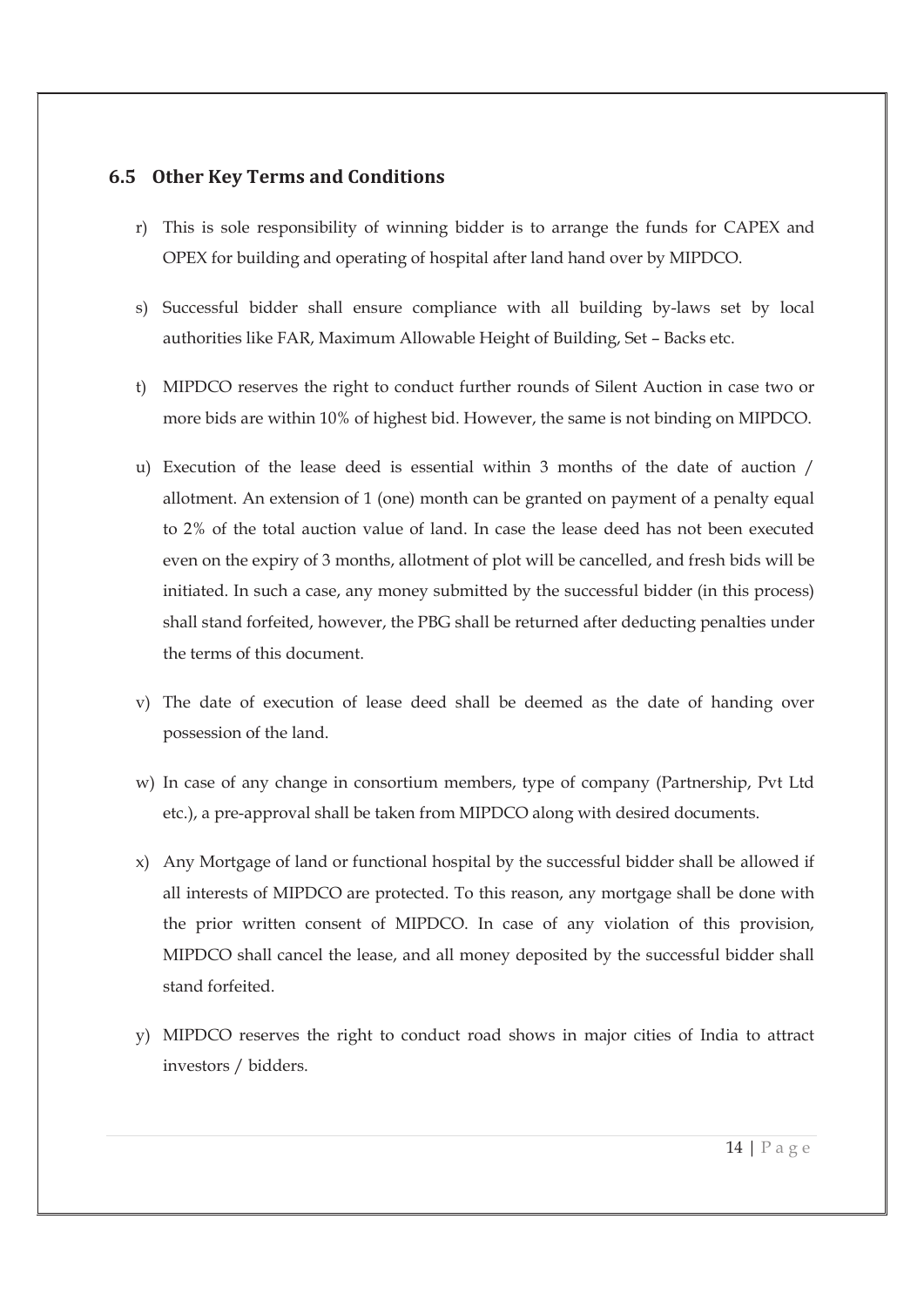- z) Land allotment is subjected to an approval from Board of Approval to bring winning bidder as a Co – Developer of IT SEZ. Other conditions are as follows
	- a. Any default by the bidder in respect of tender terms and conditions will lead to rejection of the bid and forfeiture of EMD.
	- b. MIPDCO reserves the right to (a) reject any / all proposals without assigning any reasons thereof, b) relax or waive any of the conditions stipulated in this IFB document as deemed necessary in the best interest of the MIPDCO and the objective of the scheme without assigning any reasons thereof and c) include any other item in the Scope of work at any time after consultation in the pre-proposal meeting or otherwise.
	- c. MIPDCO reserves the right to modify and amend any of the above-stipulated condition/criterion depending upon project priorities vis-à-vis urgent commitments.

### **7 Roles and Responsibilities of MIPDCO**

- a) MIPDCO will assist the successful bidder in obtaining all regulatory clearances and hook – up connection to all utilities like water, electricity, data connectivity, sewage and drainage systems etc. However overall responsibility will remain with successful bidder.
- b) Overall responsibilities of engineering, procurement, construction, commissioning and operation of hospital shall be of the successful bidder. However successful bidder is required to obtain a No Objection Certificate from MIPDCO for detail layout and engineering of hospital, before commencement of any construction activities. This is to ensure the consistency of the hospital building with the overall architecture and layout of SEZ. It is, therefore, recommended that successful bidder shall consult / liaison with MIPDCO (or any agency appointed by MIPDCO) during the design process.
- c) MIPDCO reserves the rights to block any feature of hospital (including name and branding etc.) In case MIPDCO is of the opinion that said feature will be in conflict with the interest of IT SEZ/ State of Manipur / India. The decision of MIPDCO shall be final and binding in this regard.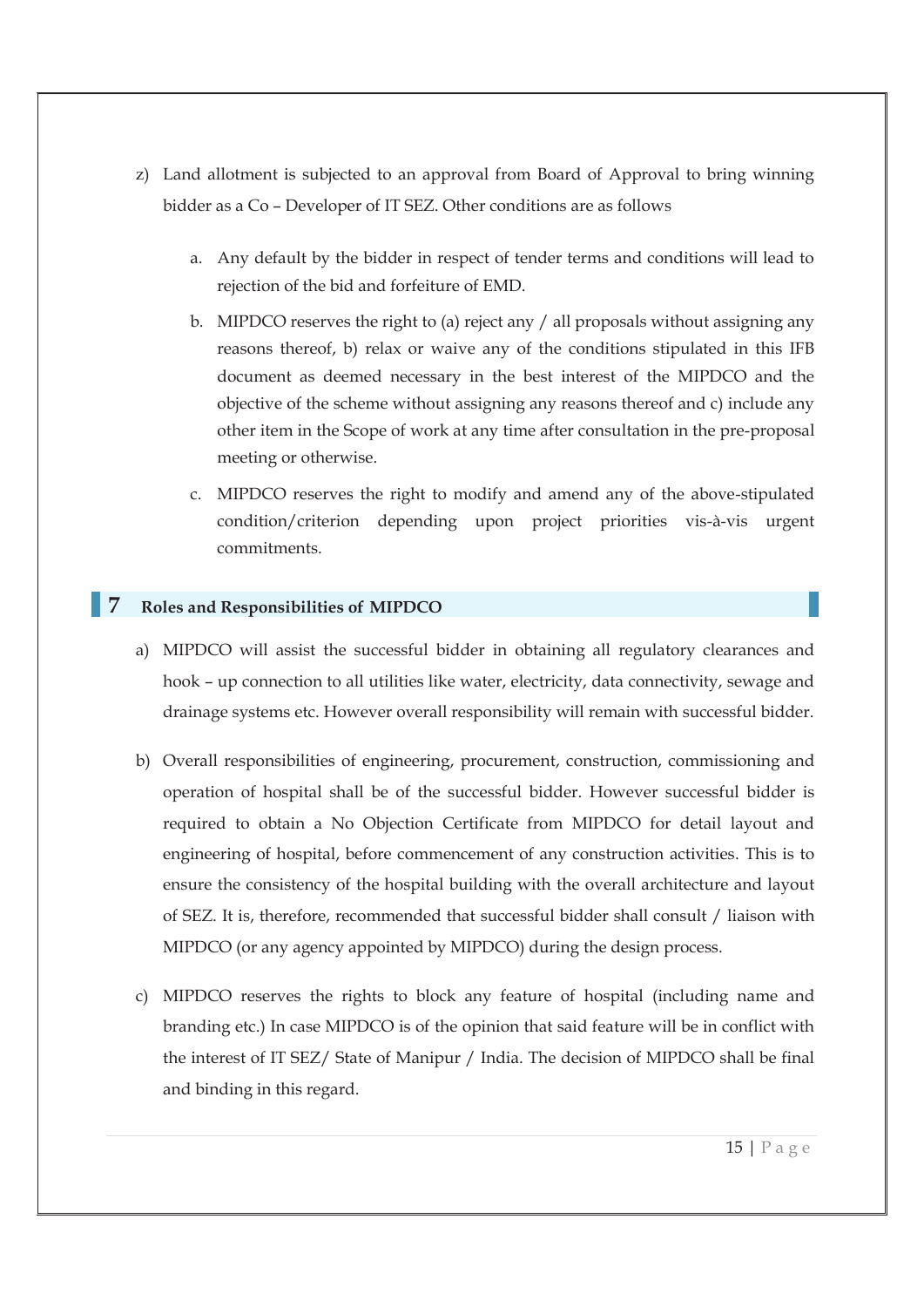- d) MIPDCO also reserves the rights to terminate the lease, in case of severe lapses by the winning bidder in constructing / developing / operating the proposed facility.
	- · MIPDCO and the successful bidder will strive to resolve differences, if any, through mutual dialogue. However, in case such dialogues fail, the following shall be the order of escalation:–Mutual discussion between the CEO/ Chairman of the successful bidder and board of directors (through its nominees) of MIPDCO.
	- · Arbitration (as per the prevalent laws of India).
	- · In case judicial intervention is deemed necessary, the same shall be only admissible in the competent courts of Imphal, Manipur.

Details of lease terms and conditions shall be incorporated in lease deed. Lease deed, as finalised by MIPDCO, would be executed post selection of the successful bidder.

#### **8 Instructions to the bidders**

#### **8.1 General Guidelines**

#### **8.1.1 Completeness of Response**

- a) Bidders are advised to study all instructions, forms, terms, requirements and other information in the IFB documents carefully. Submission of bid will be deemed to have been done after careful study and examination of the IFB documents with full understanding of its implications.
- b) The response to this IFB should be full and complete in all respects. Failure to furnish all information required by the bidder IFB documents or submission of a bid not substantially responsive to the IFB documents in every respect will be at the Bidder's risk and may result in rejection of its proposal and forfeiture of the bid EMD.

#### **8.1.2 Bid Preparation Costs**

a) The bidder is responsible for all costs incurred in connection with participation in this bid process, including, but not limited to, costs incurred in conduct of informative and other due diligence activities, travel to and participation in meetings/discussions/presentations, preparation of bid, in providing any additional information required by MIPDCO to facilitate the evaluation process, and in negotiating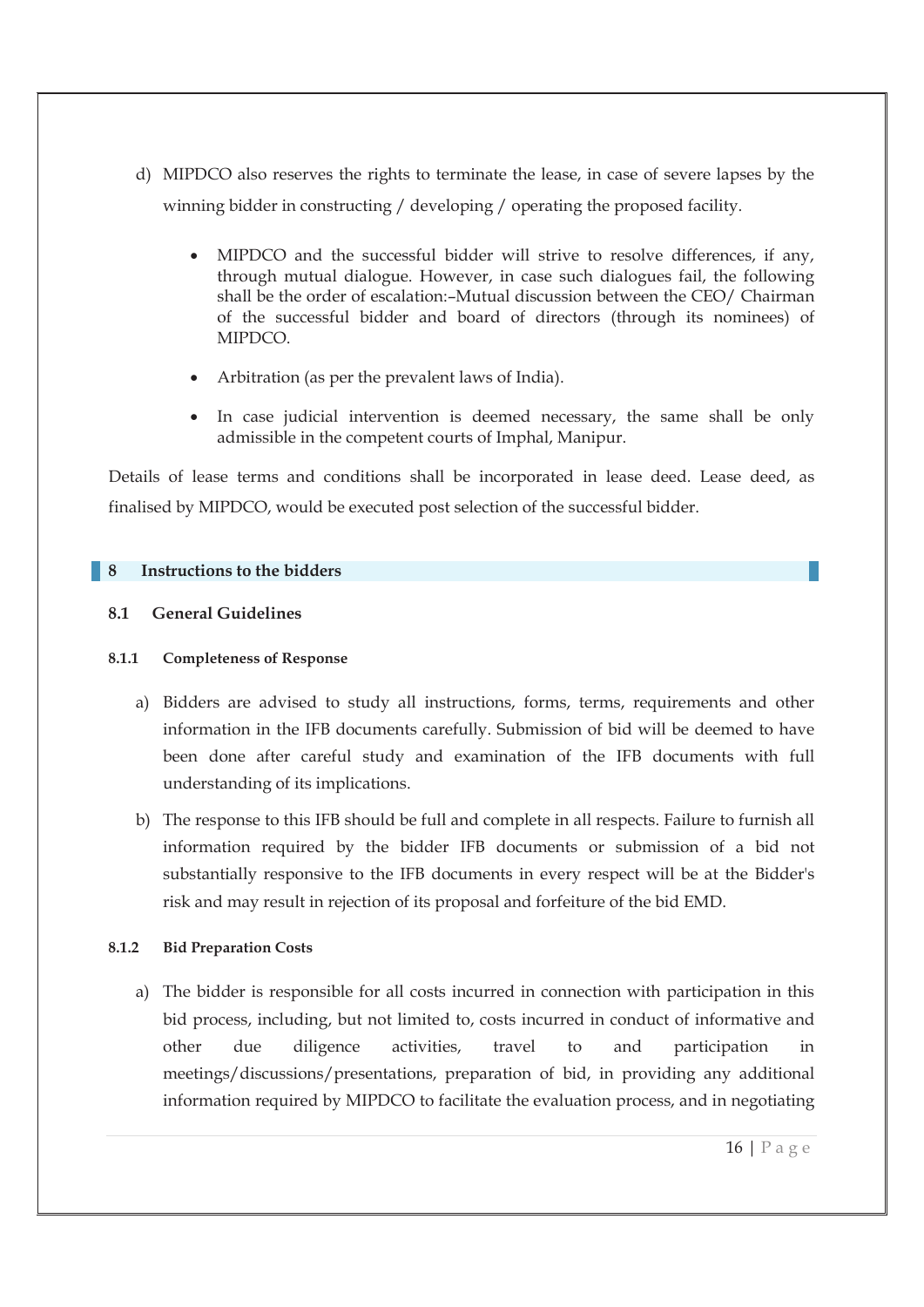a definitive contract or all such activities related to the bid process. MIPDCO will in no case be responsible or liable for those costs, regardless of the conduct or outcome of the bidding process.

- b) This IFB does not commit MIPDCO to award a contract or to engage in related negotiations. Further, no reimbursable cost may be incurred in anticipation of award or for preparing this bid.
- c) All materials submitted by the bidder become the property of MIPDCO and may be returned completely at its sole discretion.

#### **8.2 Pre-Bid Meeting**

#### **8.2.1 Pre-Bid Meeting**

MIPDCO will hold a pre-bid meeting with the prospective bidders as per the details provided on Section 1 (Information for Bidders). This pre-bid meeting can be held in Imphal or any other place notified by MIPDCO.

#### **8.2.2 Bidder Inquiries and MIPDCO Responses**

- a) All enquiries / clarifications from the bidders, related to this IFB, must be sent to the contact details mentioned in the "Information for Bidders".
- b) MIPDCO will endeavour to provide a full, complete, accurate, and timely response to all questions. However, MIPDCO make no representation or warranty as to the completeness or accuracy of any; neither MIPDCO nor its response undertakes to answer all the queries that have been posed by the bidders. The responses to the queries from all bidders will be distributed to all prospective bidders and posted on MIPDCO / DIT, GoM portal.
- c) No request for clarification from any bidder will be entertained after the last date for queries /clarifications as mentioned in Section 1 (Information for Bidders)

#### **8.2.3 Amendment(s) to IFB Document**

a) At any time prior to the last date for receipt of bids, MIPDCO may, for any reason, whether at its own initiative or in response to a clarification requested by a prospective bidder, modify the IFB Document by an amendment.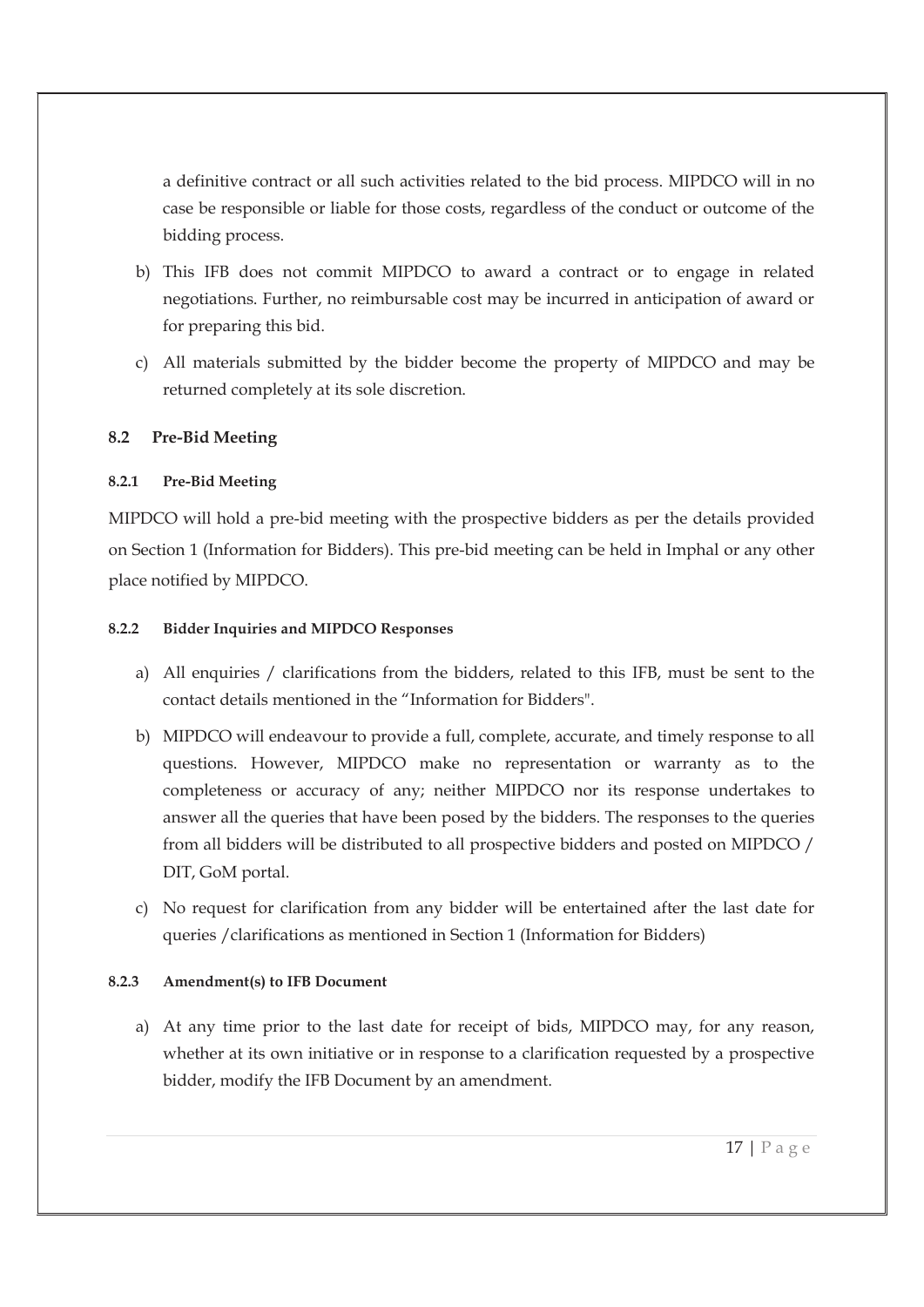b) In order to afford prospective bidders reasonable time in which to take the amendment into account in preparing their bids, MIPDCO may, at its sole discretion, extend the last date for the receipt of bids.

#### **8.2.4 Supplemental Information to the IFB**

If MIPDCO deems it appropriate to revise any part of this IFB or to issue additional data to clarify an interpretation of provisions of this IFB, it may issue supplements to this IFB. Any such corrigendum shall be deemed to be incorporated by this reference into this IFB.

#### **8.3 MIPDCO's Right to Modify Submission Deadline**

MIPDCO may, in exceptional circumstances and at its sole discretion, extend the deadline for submission of proposals by issuing a corrigendum, in which case all rights and obligations of the project and the bidders previously subject to the original deadline will thereafter be subject to the deadline as extended.

#### **8.4 MIPDCO's Right to Terminate the Process**

- a) MIPDCO may terminate the bid process at any time and without assigning any reason. MIPDCO makes no commitments, explicit or implied that this process will result in a business transaction with anyone.
- b) This IFB does not constitute a contracting offer by MIPDCO. The bidder's participation in this process may result in MIPDCO selecting the bidder to engage in further discussions and negotiations toward execution of a contract. The commencement of such negotiations does not, however, signify a commitment by MIPDCO to execute a contract or to continue negotiations. MIPDCO may terminate negotiations at any time without assigning any reason whatsoever.

### **8.5 Earnest Money Deposit (EMD)**

- a) Bidders shall submit the EMD of Rs 2 Cr (rupees two crores) in the form of a BG. EMD in any other form shall not be entertained. The scanned copy of the Bank Guarantee needs to be uploaded along with the response to the IFB.
- b) The EMD shall be denominated in Indian Rupees only. No interest will be payable to the bidder on the amount of the EMD.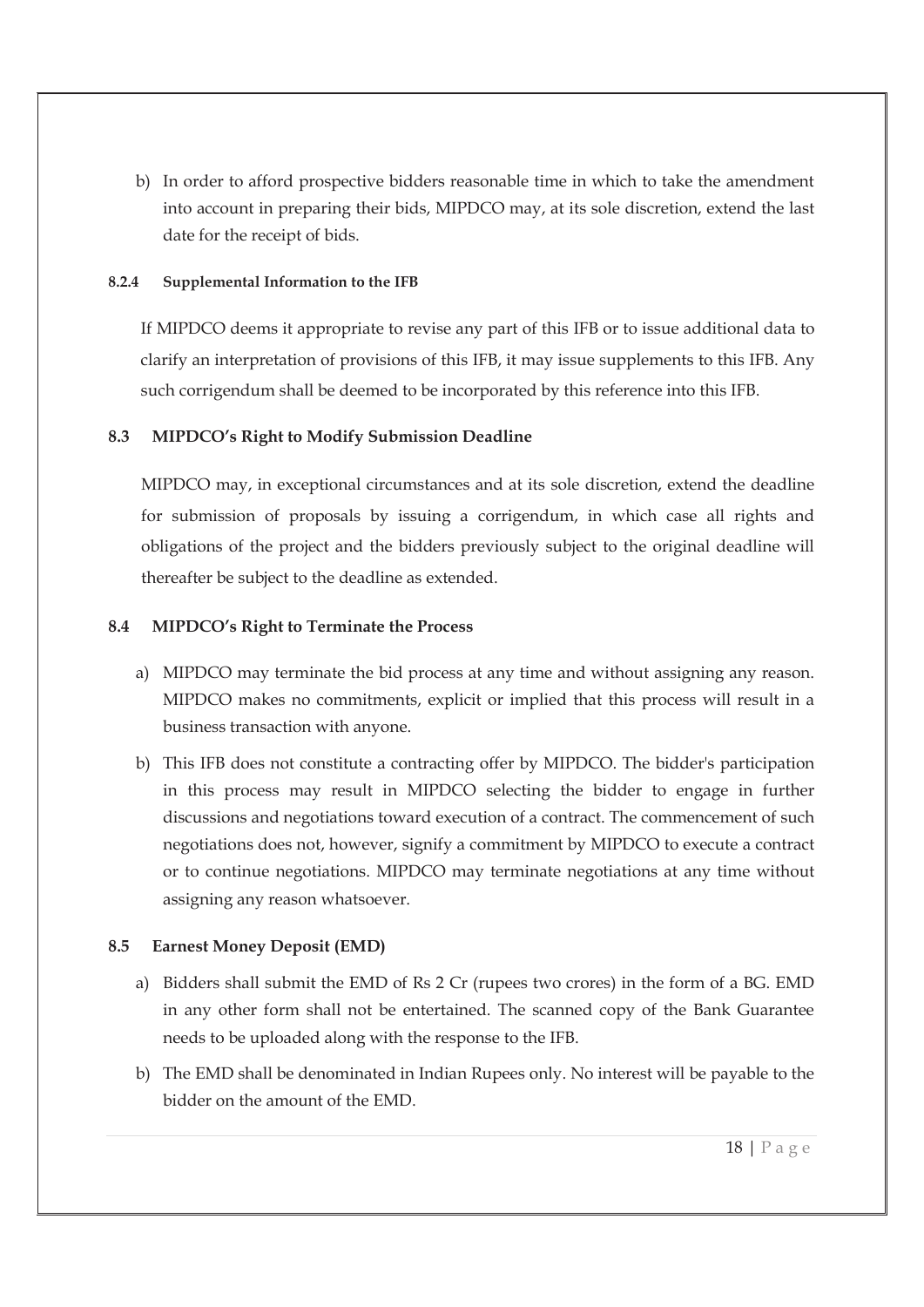- c) Unsuccessful bidder's EMD will be discharged/ returned as promptly as possible.
- d) The EMD may be forfeited:
	- i) If a bidder withdraws his bid or increases his quoted prices during the period of bid validity; or
	- ii) In the case of a successful bidder, if the bidder fails to sign the contract or to furnish Performance Bank Guarantee within specified time in accordance with the format given in the IFB.
- e) Bids submitted without adequate EMD will be liable for rejection

### **8.6 Submission of Bids**

The bidders should submit their offers in the format given in this document along with all required documents defined under clause 3 and 4 of this IFB. Bid document shall be uploaded at https://manipurtenders.gov.in

### **8.6.1 Documents Comprising the Bid**

The bids prepared by the Bidder shall comprise of the following:

- a) Cover letter along with a power of attorney authorising the bidder to sign/ execute the bid on behalf of the company, as a binding document and also execute all relevant agreements forming part of the IFB (Refer Form 1).
- b) EMD : In the form of Bank Guarantee for Rs 2 Cr (rupees Two Crores only.). Refer Form 4. Scanned copy of EMD and Demand Draft towards tender fee should be uploaded along with other documents and hard copy to reach OSD (IT), GoM before the last date of submission
- c) Tender document fee in form of Demand Draft.
- d) All relevant documents required as evidence of meeting eligibility criteria.
- e) Firm Details of the bidding entity (Refer Form 2). In case of consortium, similar details for all members have to be submitted, however, all eligibility criteria must be met by the lead bidder.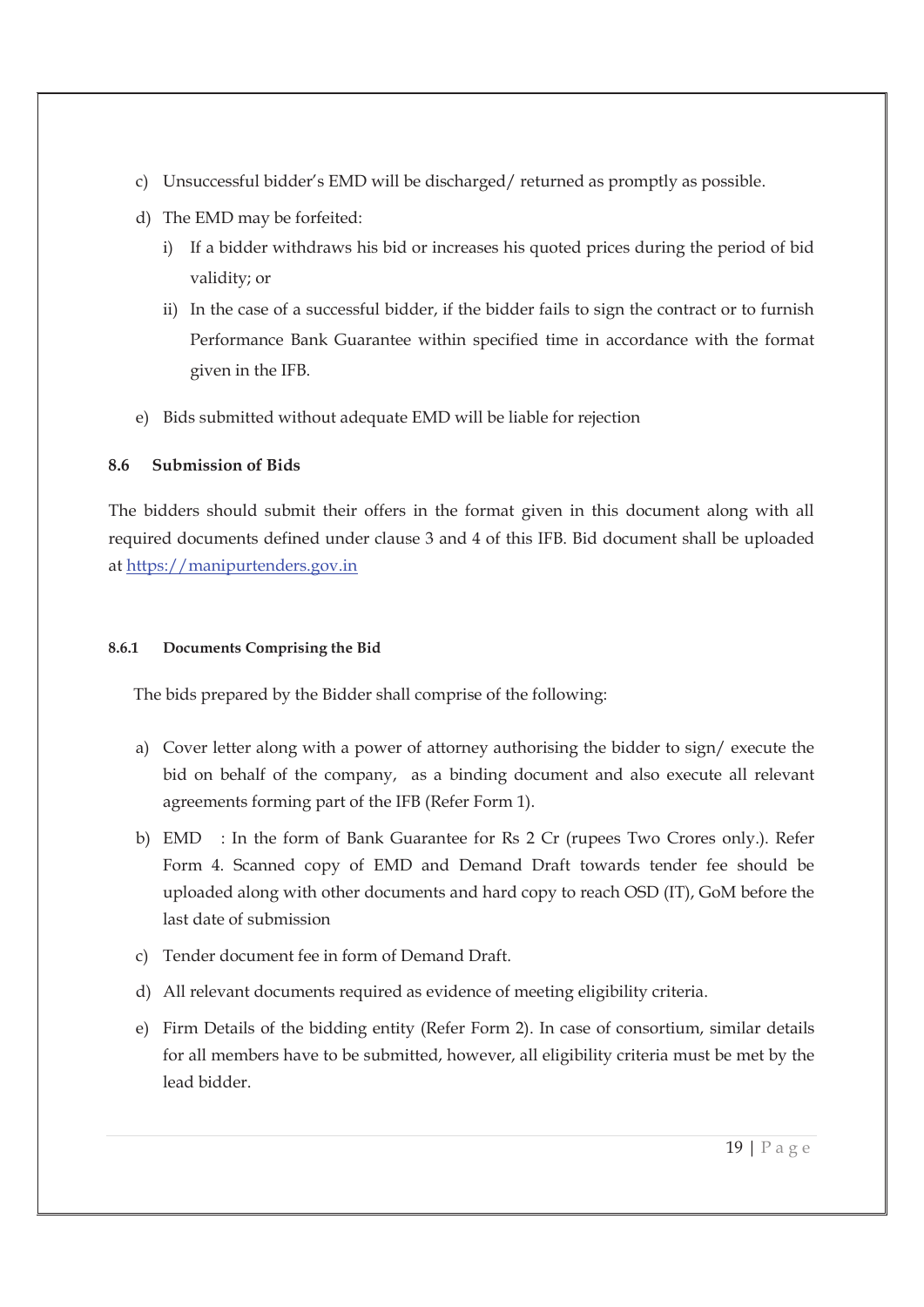- f) Construction business or hospital business turnover auditor certificate
- g) Project Experience (Refer Form 3)
- h) Financial Bid (Refer Form 5)

### **8.7 MIPDCO's Rights to Accept / Reject any or all bids**

MIPDCO reserves the right to accept or reject any bid, and to annul the bidding process and reject all bids at any time prior to auction of land, without thereby incurring any liability to the affected Bidder or Bidders or any obligation to inform the affected bidder or bidders of the grounds for MIPDCO's action.

#### **8.8 Performance Bank Guarantee**

Within 15 days of the winning auction, successful bidder has to submit Performance Bank Guarantee of 10% of the final auction value in the form of unconditional, unequivocal and irrevocable Bank Guarantee (BG) from any Scheduled Bank, which is valid up to payment of last instalment of auction value and applicable to an extension periods as may be mutually accepted. The PBG will be released within 6 months after full and final payment of the auction value to MIPDCO.

#### **8.9 Evaluation Process**

#### **8.9.1 Bid Evaluation Committee**

- a) The Tender Evaluation Committee (TEC) constituted by the GoM/MIPDCO shall evaluate the tenders.
- b) The decision of the TEC in the evaluation of the bids shall be final and binding. Bid evaluation is to ensure that the bidder meets the requirements as outlined in the IFB Document. No correspondence will be entertained outside the process of negotiation/ discussion within the committee.
- c) TEC will evaluate and compare the bids determined to be substantially responsive.
- d) Post the determination of bids that are eligible under the terms of this tender, the financial bids of the eligible bidders would be opened in the presence of representatives of all the bidders who are present.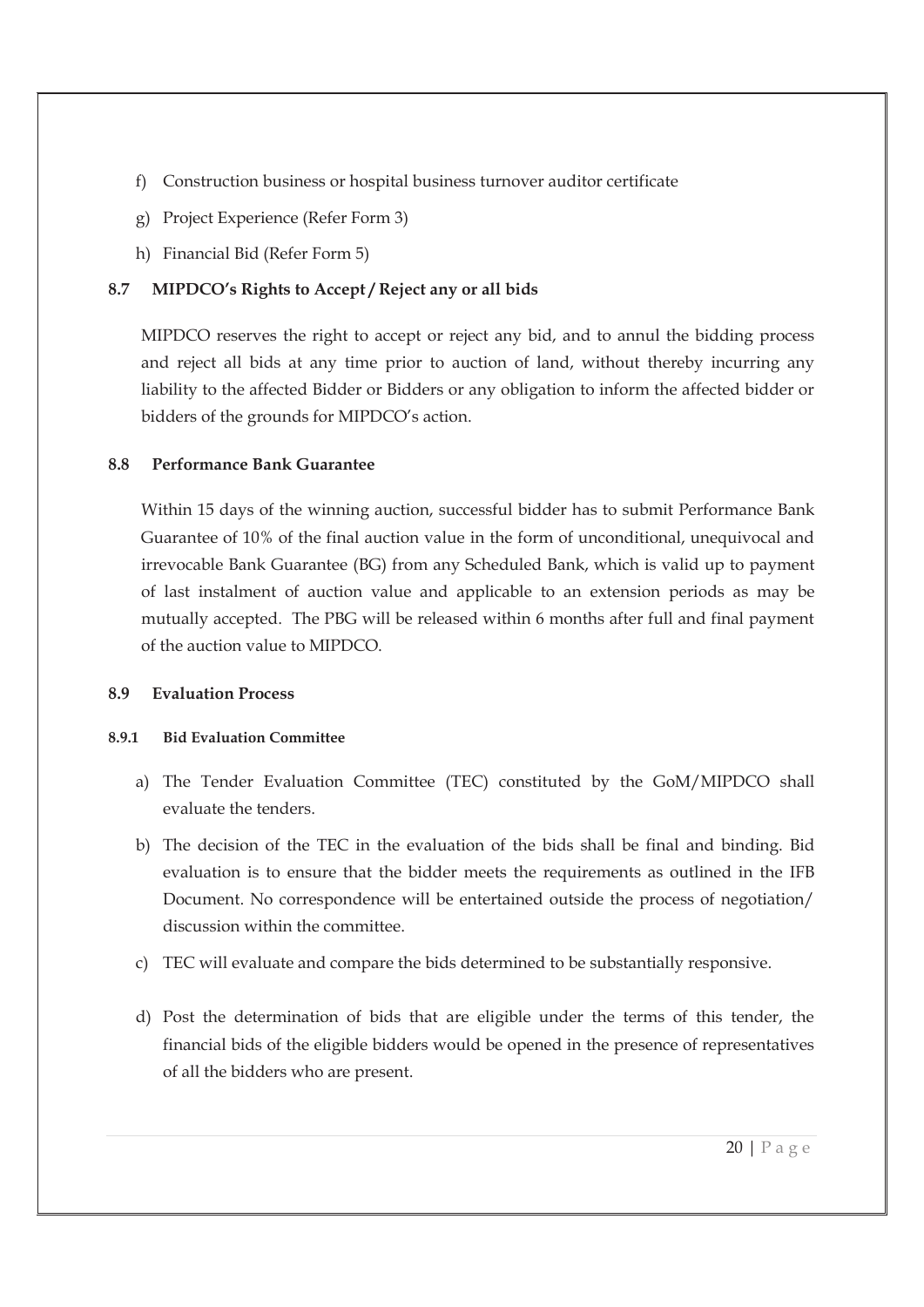#### **8.10 Silent Auction, Contract Finalisation and Award**

- a) MIPDCO reserve the right to conduct further rounds of Silent Auction in case two or more bids are within 10% of highest bid. However the same is not binding on MIPDCO.
- b) MIPDCO shall notify the successful bidder in writing by hand delivery, speed post or by fax, that its bid has been accepted.
- c) Until the lease deed is executed, the notification of allotment of land along with the complete IFB document including all annexure and appendices will constitute a binding contract between successful bidder and MIPDCO.

#### **8.11 Signing of Contract**

Within three months of MIPDCO notifying the successful bidder that its bid has been accepted, it shall execute the lease deed with the successful bidder.

#### **8.12 Disqualification**

MIPDCO may at its sole discretion and at any time during the evaluation of bids, disqualify any respondent/bidder, if the agency:

- a) Made misleading or false representations in the forms, statements and attachments submitted as proof of the eligibility requirements
- b) Exhibited a record of poor performance such as abandoning works, not properly completing the contractual obligations, inordinately delaying completion or financial failures, etc. in any project in the preceding three years
- c) Submitted a bid that is not accompanied by required documentation or is nonresponsive
- d) Failed to provide clarifications related thereto, when sought
- e) Submitted more than one bid (as lead bidder or otherwise)
- f) Was declared ineligible by the Government of India/State/UT Government for corrupt and fraudulent practices.
- 2) The decision of MIPDCO shall be final and binding, and the affected party may not be allowed to render any clarifications thereafter.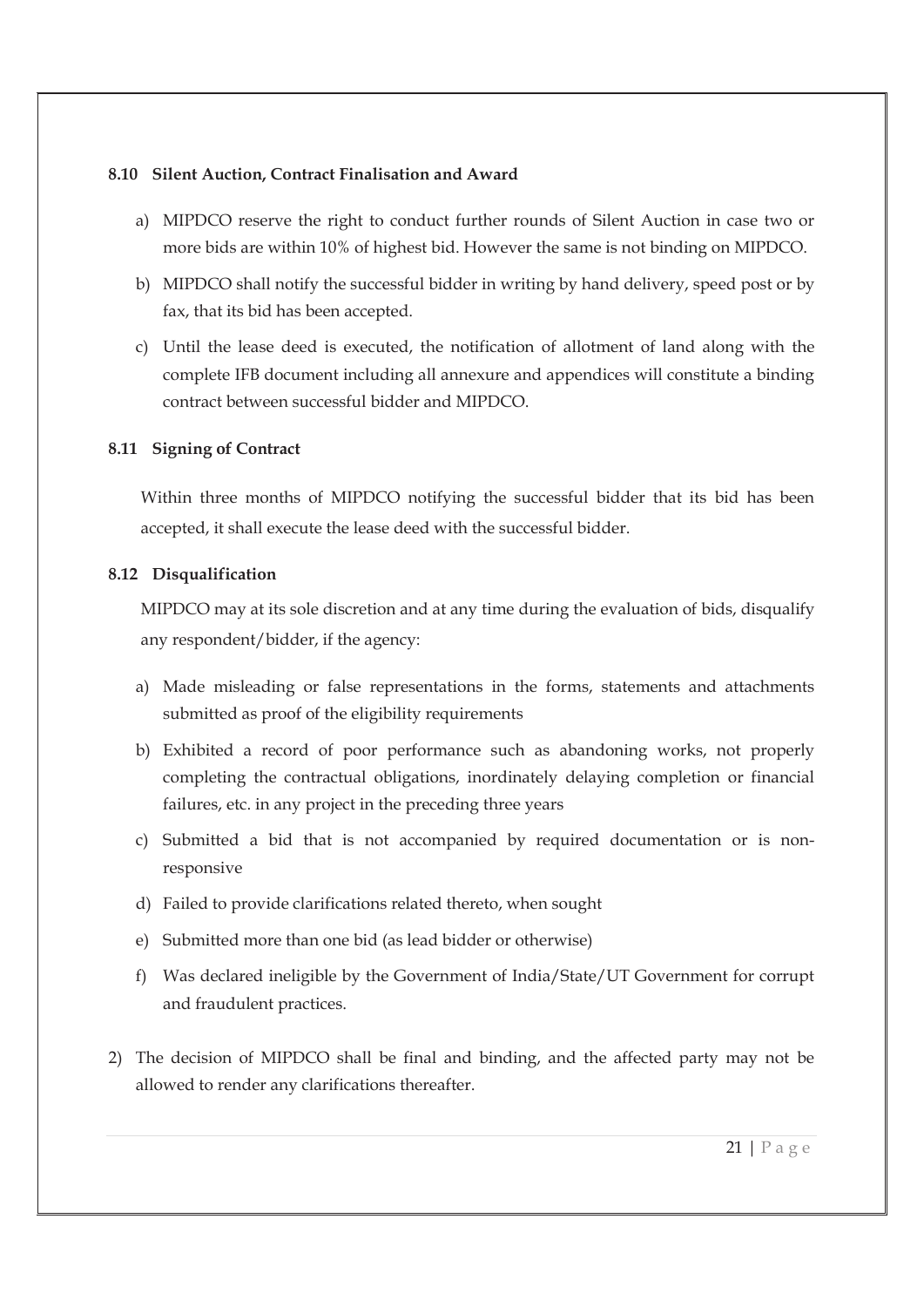#### **8.13 Refund of EMD and Submission of Performance Bank Guarantee**

- a) EMD will be refunded as follows
	- i. In the case of those bidders whose bids do not qualify, the EMD will be refunded without any interest accrued within one month of the acceptance of Tender Evaluation Committee's (TEC) recommendations.
	- ii. For the successful bidder, the EMD will be refunded subsequent to submission of performance bank guarantee and subject to entering into a lease deed/ contract.
	- iii. For other bidders, EMD will be returned within 15 working days of the declaration of successful bidder.

### **8.14 Other Terms and Conditions**

- a) MIPDCO reserves the right to accept or reject any bid, to annul the entire bid process or reject all bids at any time prior to auction of land, without thereby incurring any liability to the affected bidder(s) or any obligation to inform the affected bidder(s) the grounds for such decision.
- b) If at any stage of the tendering process or during the currency of the agreement, any suppression / misrepresentation of such information is brought to the knowledge of MIPDCO, then MIPDCO have all rights to reject the bid or terminate the agreement, as the case may be, without any compensation to the bidder.
- c) The bidder shall be deemed to have complied with all clauses in this IFB. Evaluation shall be carried out on the information available in the bid.

### **8.15 Conditions of Contract**

The lease deed would be signed between MIPDCO and the successful bidder. The draft lease deed will be shared with the successful bidder only.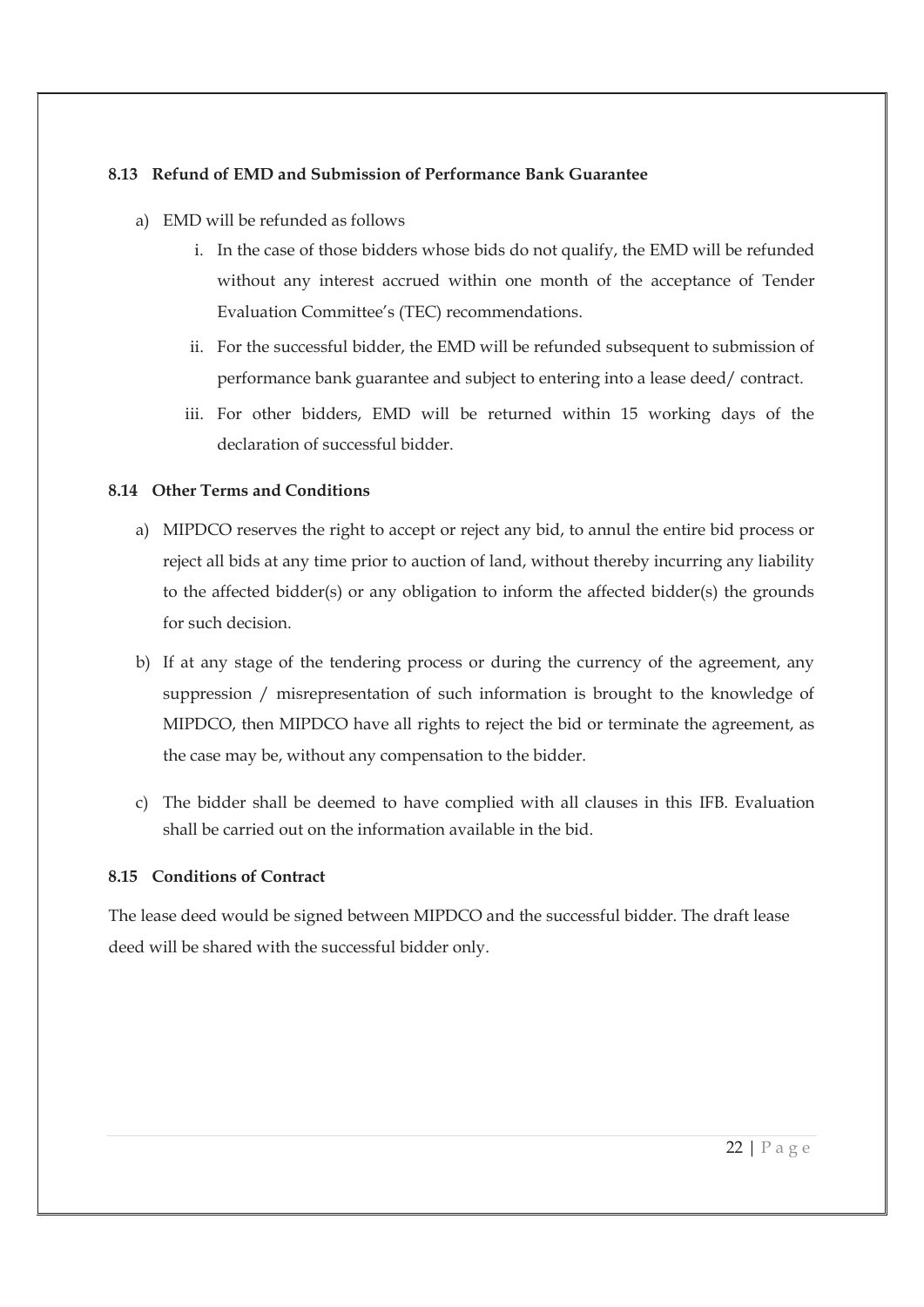#### **9 Forms**

#### **9.1 Form1–Cover Letter to submit bid in response to IFB Notice**

*(To be submitted on letter head of the responding firm)* 

{Place}

{Date}

To

Officer on Special Duty (IT), Department of Information Technology, 4th Floor, West Block, New Secretariat, Imphal West - 795001

Ref: IFB Notification no dated

Subject**:** Submission of proposal in response to the **IFB for auction of land for construction, development, commissioning and operation of a multispecialty hospital at IT SEZ in Mantripukhri, Imphal.** Tender No \_\_\_\_\_\_\_\_\_\_\_\_\_\_\_\_\_\_\_\_.

Dear Sir,

1. Having examined the IFB document, we, the undersigned, herewith submit our bid in response to your IFB no \_\_\_\_\_\_\_\_\_\_\_\_\_\_\_\_\_\_\_dated \_\_\_\_\_\_\_\_\_\_\_\_\_\_\_for participating in land auction for construction, development, commissioning and operation of a multispecialty hospital at IT SEZ in Mantripukhri, Imphal, in full conformity with the said IFB document.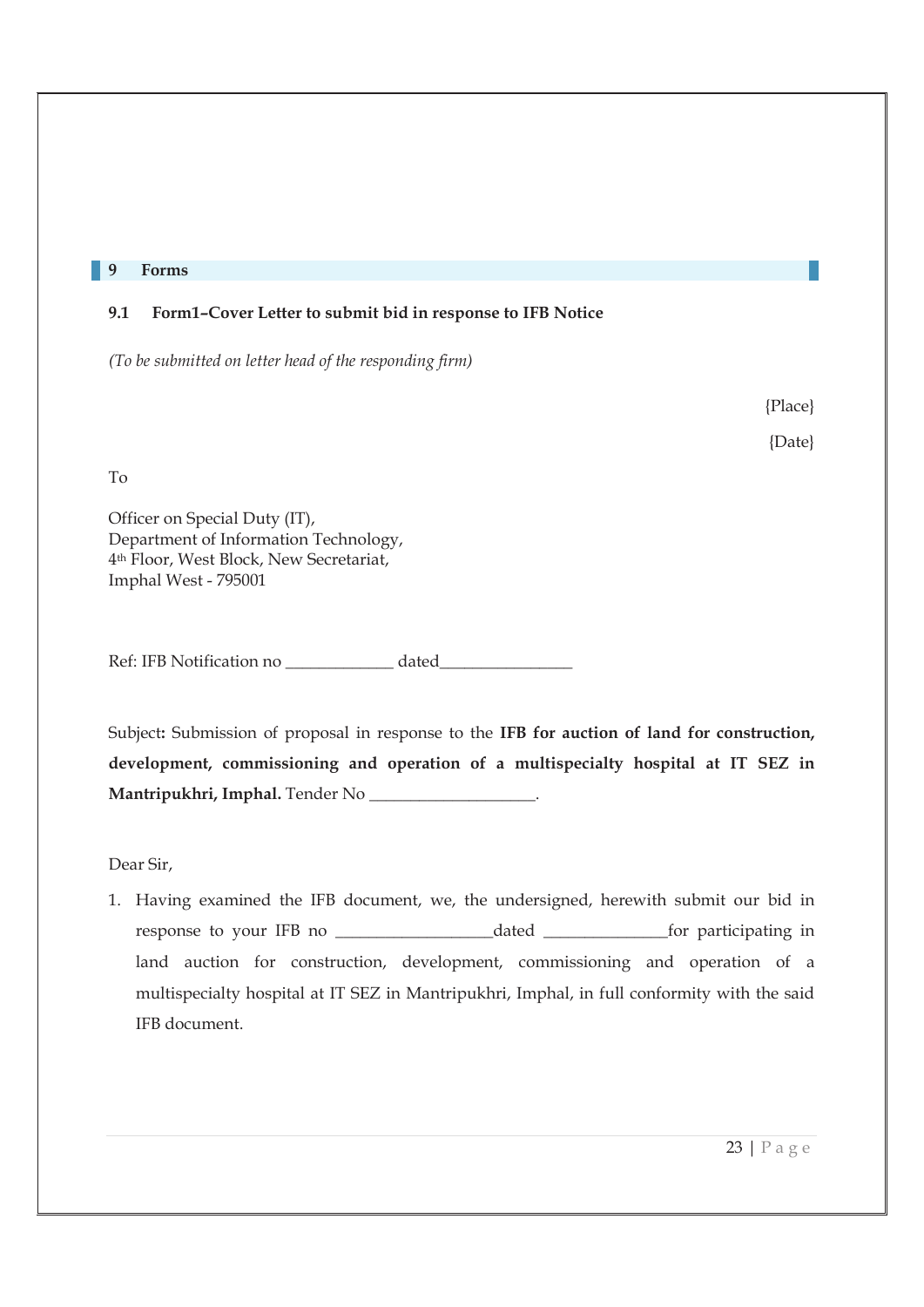- 2. We have read the provisions of the IFB document and confirm that these are acceptable to us. We further declare that additional conditions, variations, deviations, if any, found in our bid shall not be given effect to.
- 3. We agree to abide by this proposal, consisting of this letter, the detailed response to the IFB and all attachments, for a period of **180 days** from the closing date fixed for submission of proposals as stipulated in the IFB document (or corrigendum released, if any).
- 4. The EMD of Rs 2 Cr (rupees two crore only) submitted by us in the form of a BG may be encashed if we do not submit the requisite Performance Guarantee as per the Contract amounting to <<>>, and our bid is rejected by MIPDCO.
- 5. We hereby furnish an affirmative statement as to the existence of, absence of, or potential for conflict of interest on the part of the bidder or any prospective subcontractor due to prior, current, or proposed contracts, engagements, or affiliations with the MIPDCO. Additionally, such disclosure shall address any and all potential elements (time frame for service delivery, resource, financial or other) that would adversely impact the ability of the bidder to complete the requirements as given in the IFB.
- 6. We would like to declare that we are not involved in any major litigation that may have an impact of affecting or compromising the delivery of services as required under this assignment and we are not under a declaration of ineligibility for corrupt or fraudulent practices.

Dated this Day of 2014

(Signature)

Duly authorised to sign the Bid Response for and on behalf of:

(Name and Address of Company) Seal/Stamp

Encl: Power of Attorney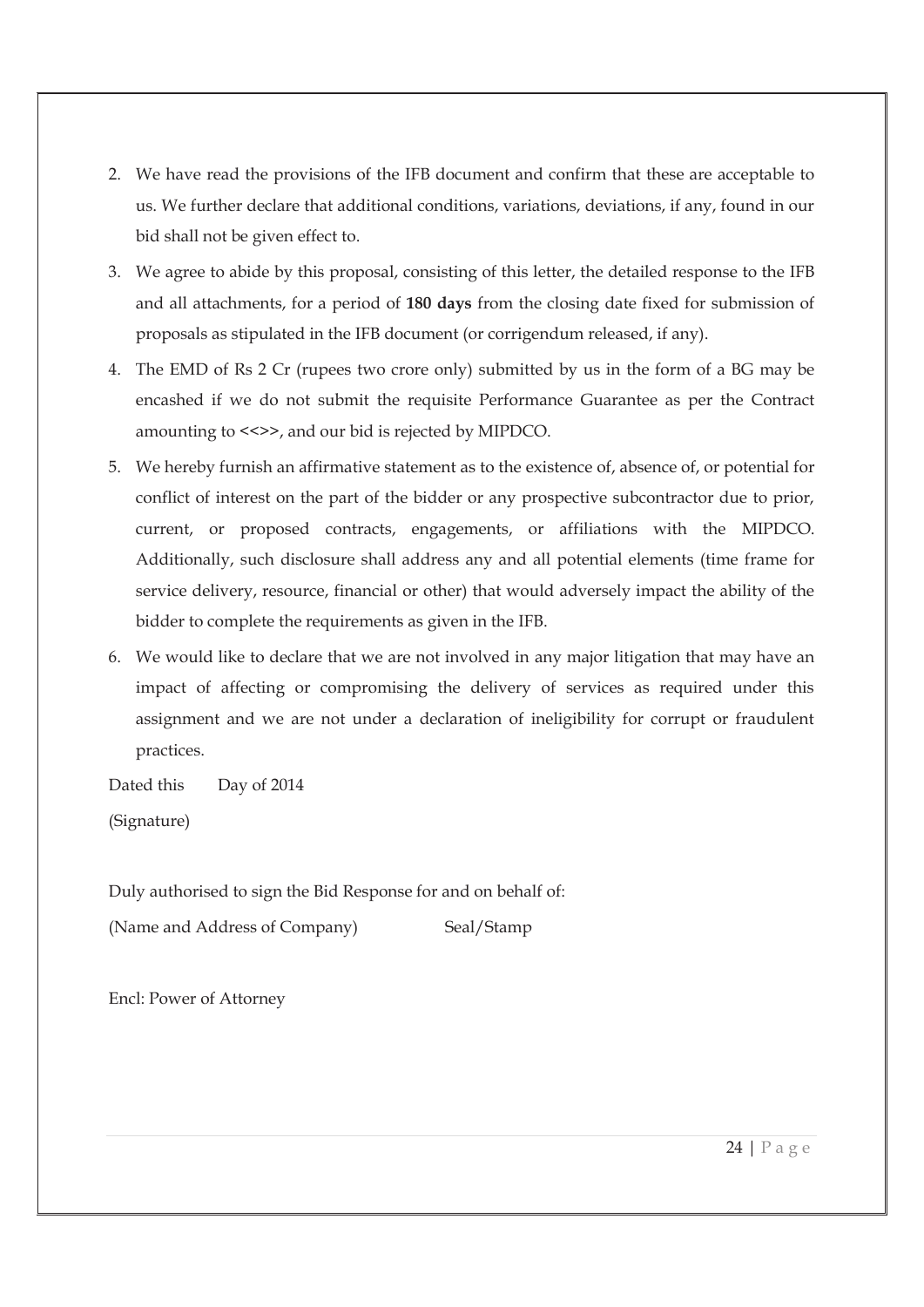## **9.2 Form 2 - Details of Bidding Entity**

In case of consortium, detail of all members of consortium shall be furnished using the format below along with the agreement / MoU of consortium defining roles and responsibility of each member.

| Details of the Organisation / Consortium                                               |              |          |          |
|----------------------------------------------------------------------------------------|--------------|----------|----------|
| Name                                                                                   |              |          |          |
| Lead bidder of consortium                                                              |              |          |          |
| Nature of the legal status in India                                                    |              |          |          |
| Nature of business in India                                                            |              |          |          |
| Date of Incorporation                                                                  |              |          |          |
| Date of Commencement of Business                                                       |              |          |          |
| Address of the Headquarters                                                            |              |          |          |
| Address of the Registered Office in India                                              |              |          |          |
|                                                                                        |              |          |          |
| Name and mobile number of the Contact                                                  |              |          |          |
| Person                                                                                 |              |          |          |
| Crores)<br>Turnover<br>(in<br>from<br>rupees                                           | $FY$ 10 - 11 | FY 11-12 | FY 12-13 |
| development<br>Construction,<br>and                                                    |              |          |          |
| operations of commercial projects in India.<br>Auditors certificate showing consulting |              |          |          |
| turnover for the last three (3) years (FY 10-                                          |              |          |          |
| 11, 11-12, 12-13) of more than 100 crores to                                           |              |          |          |
| be submitted                                                                           |              |          |          |
| Other Relevant Information                                                             |              |          |          |

Similar details have to be provided for all the bidders in case of consortium.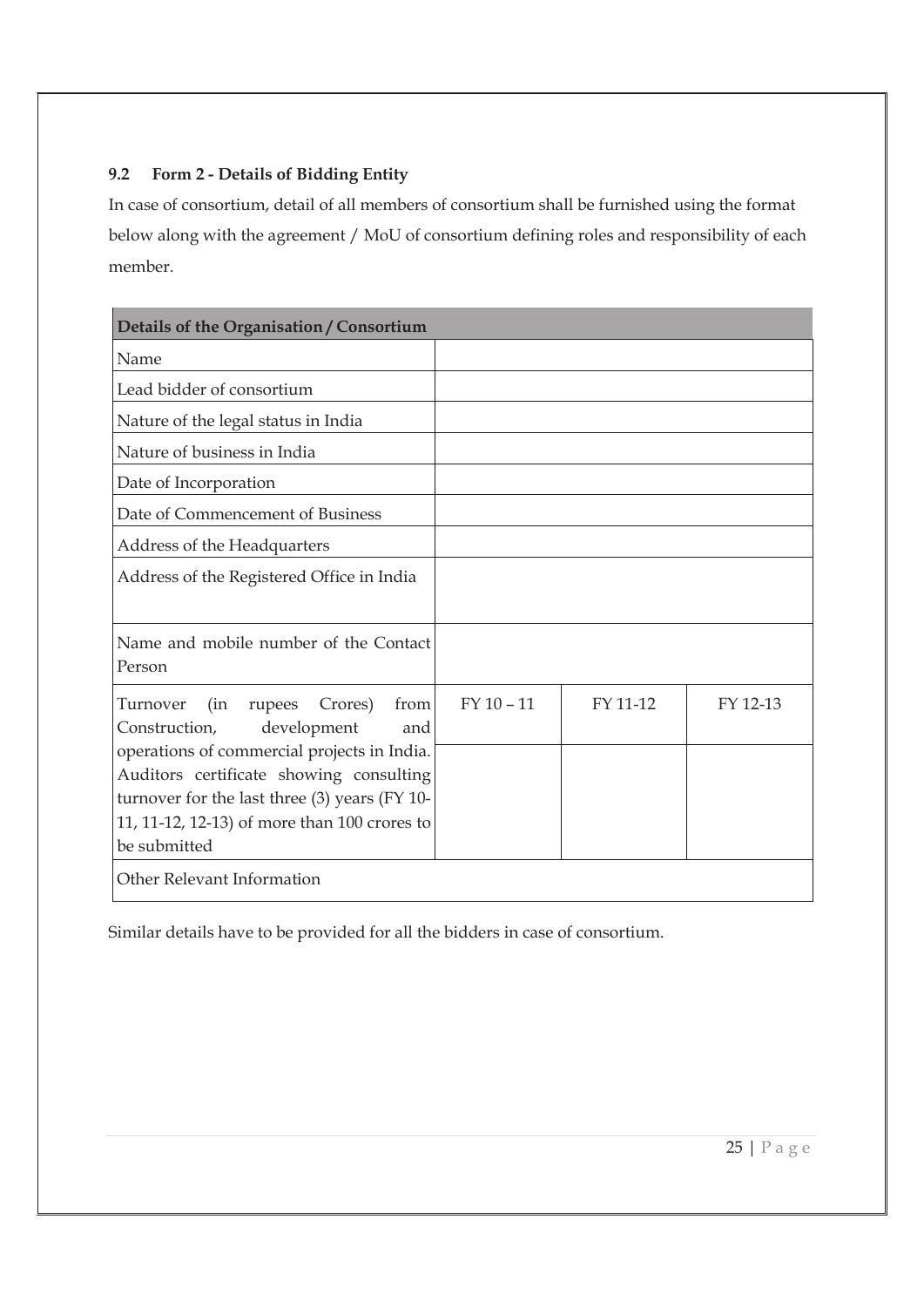### **9.3 Form 3 - Details of Experience of Responding Firm**

Using a suitable tabular format, the responding firm should provide information on the similar assignments as required for bid. Project experience showcased should be a construction, development, commissioning and operation of commercial projects of similar nature.

|   | Name of the project and location      |  |
|---|---------------------------------------|--|
|   | Equity owner details                  |  |
| 3 | Year of completion                    |  |
| 4 | Last three years revenue              |  |
| 5 | Plot Area                             |  |
| 6 | Built up area                         |  |
| 7 | Contact details of the representative |  |
| 8 | Other details (please add rows)       |  |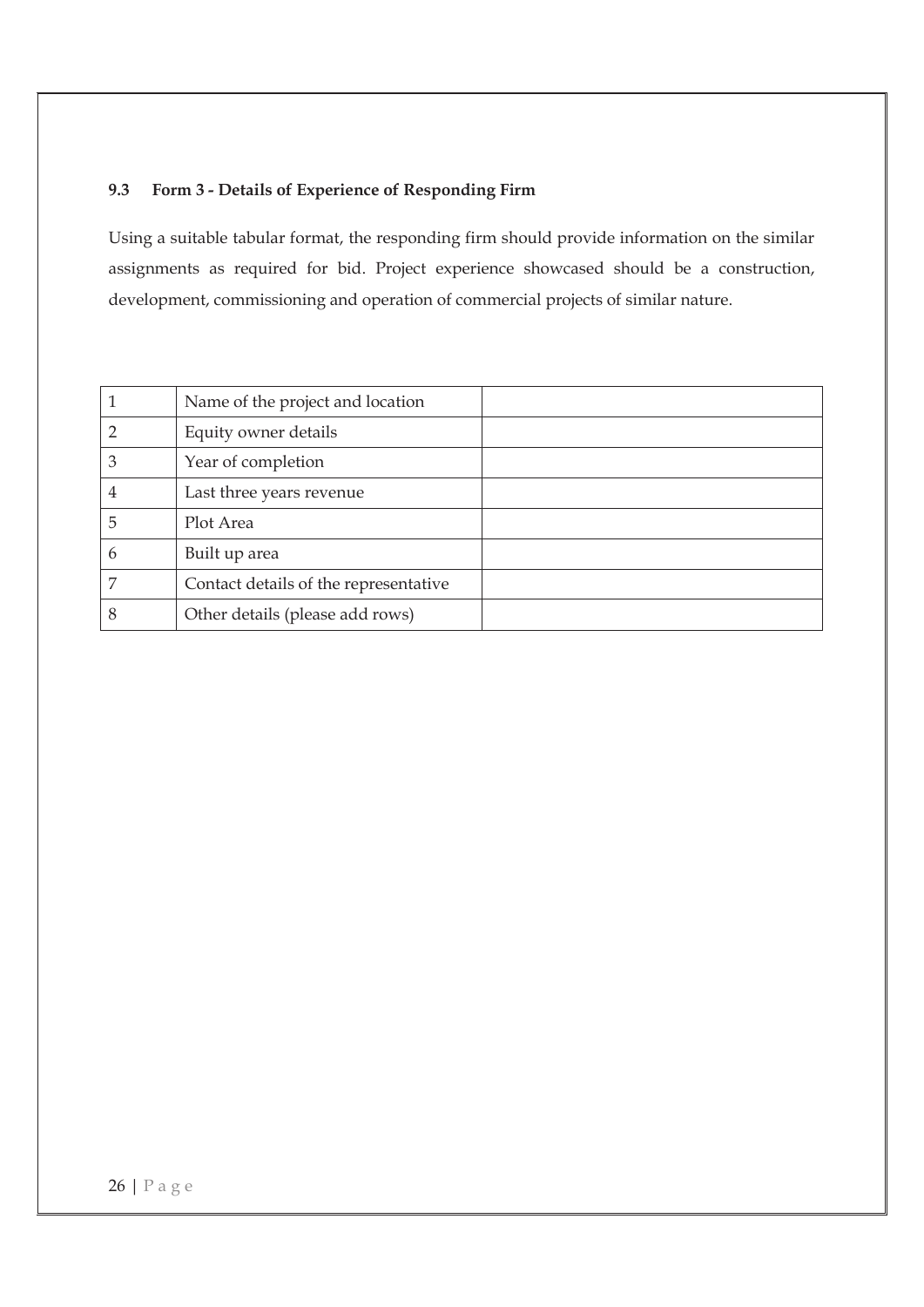#### **9.4 Form 4A – Format of Bank Guarantee for EMD**

*From a Scheduled Bank only* 

To,

Officer on Special Duty (IT), Department of Information Technology, 4th Floor, West Block, New Secretariat, Imphal West - 795001

Whereas <<name of the responding firm>> (hereinafter called 'the Respondent') has submitted its proposal dated <<date of proposal>> in response to the IFB notice no: <<IFB no.>> Imphal, <<IFB notice date>> for 'Auction of land for construction, development, commissioning and operation of a multispecialty hospital at IT SEZ in Mantripukhri, Imphal' (hereinafter called "the Proposal") to << name of the Client>> and whereas it has been stipulated by you in the said contract that the applicant/bidder/purchaser shall furnish you with a bank guarantee by a recognized bank for the sum specified therein as security for compliance with its obligations in accordance with the contract;

Know all Men by these presents that we << >> having our office at <<Address>> (hereinafter called "the Bank") are bound unto the MIPDCO in the sum of Rs. <<Amount in figures>> (Rupees <<Amount in words>> only) for which payment well and truly to be made to MIPDCO the Bank binds itself, its successors and assigns by these presents. Sealed with the Common Seal of the said Bank this <<Date>>

The conditions of this obligation are:

- 1. If the Bidder having its bid withdrawn during the period of bid validity specified by the Bidder on the Bid Form; or
- 2. If the Bidder, having been notified of the acceptance of its bid by MIPDCO during the period of validity of bid

(a) Withdraws his participation from the bid during the period of validity of bid document; or

(b) Fails or refuses to participate in the subsequent Tender process after having been short listed;

27 | P a g e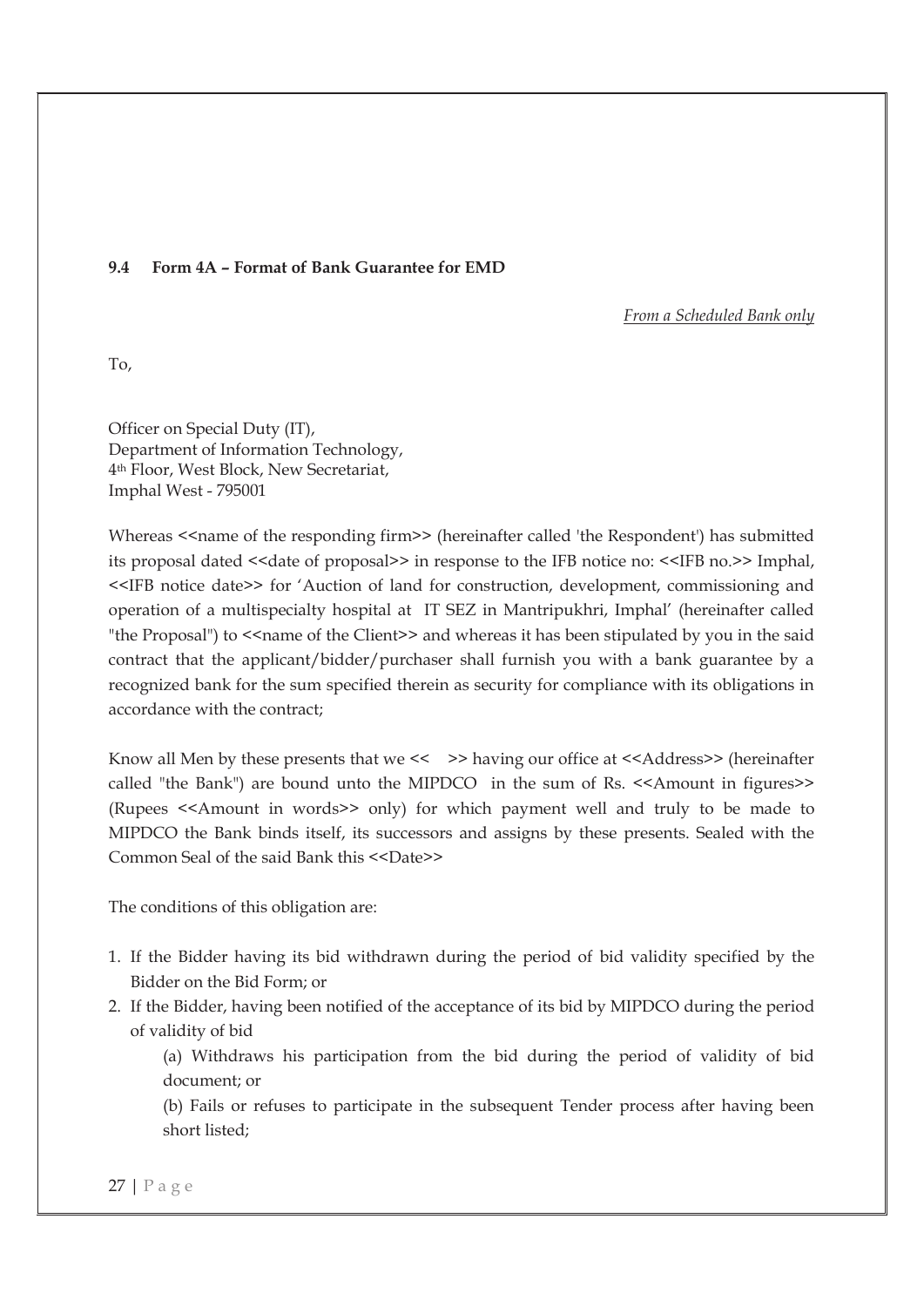We undertake to pay to MIPDCO up to the above amount upon receipt of its first written demand, without the MIPDCO having to substantiate its demand, provided that in its demand MIPDCO will note that the amount claimed by it is due to it owing to the occurrence of one or both of the two conditions, specifying the occurred condition or conditions.

This guarantee will remain in force up to  $\le$  insert date>> and including  $\le$  extra time over and above mandated in the RFP>> from the last date of submission and any demand in respect thereof should reach the Bank not later than the above date.

#### **NOTHWITHSTANDING ANYTHING CONTAINED HEREIN:**

- **I.** Our liability under this Bank Guarantee shall not exceed Rs. <<Amount in figures>> (Rupees <<Amount in words>> only)
- **II.** This Bank Guarantee shall be valid upto *<<insert date>>*)
- **III.** It is condition of our liability for payment of the guaranteed amount or any part thereof arising under this Bank Guarantee that we receive a valid written claim or demand for payment under this Bank Guarantee on or before <<*insert date>>*) failing which our liability under the guarantee will automatically cease.

(Authorized Signatory of the Bank)

Seal:

Date: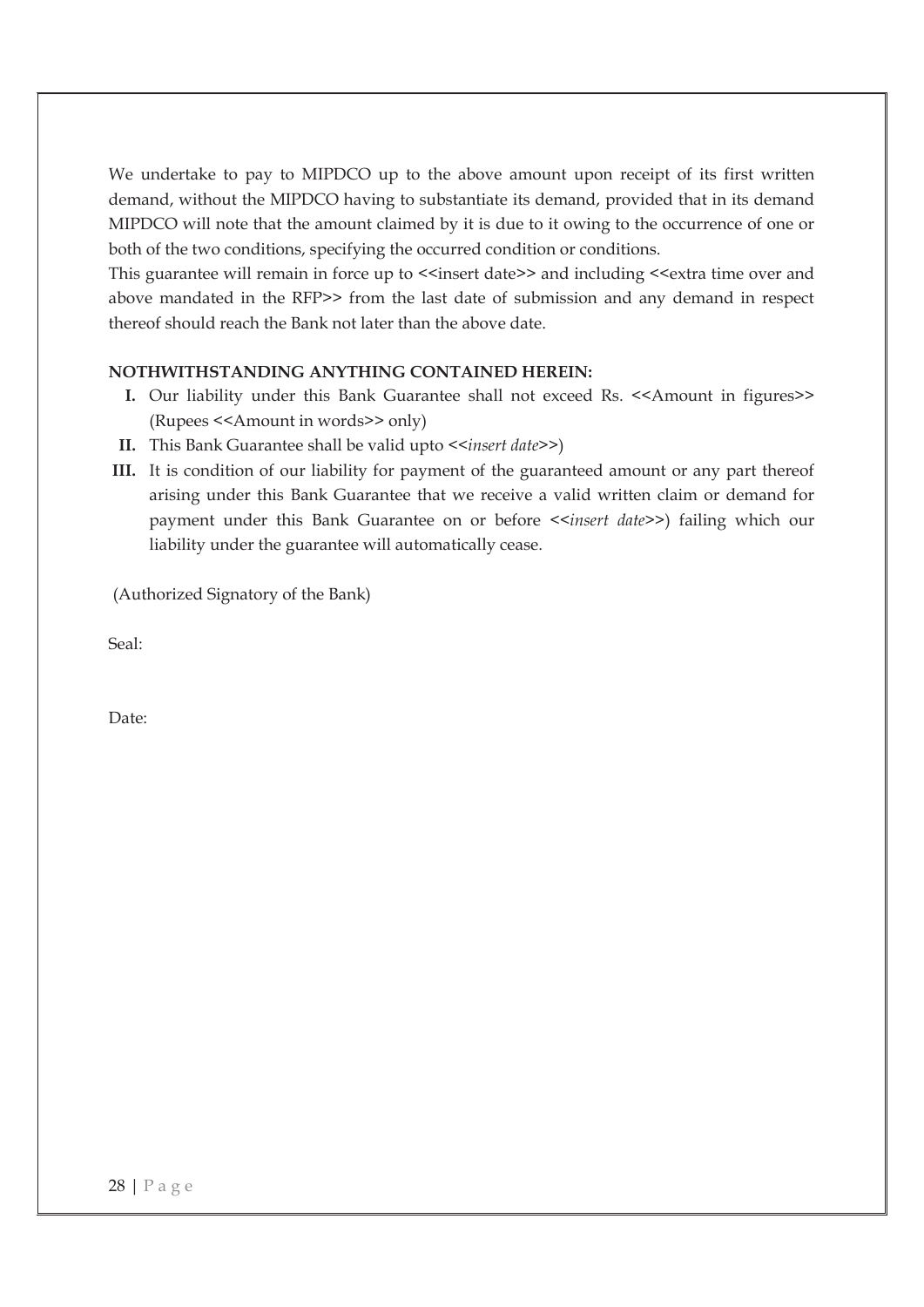#### **9.5 Form 4B – Format of Performance Bank Guarantee**

*From a Scheduled Bank only* 

#### **PERFORMANCE SECURITY:** XXXXXXXXXXXX

Whereas <<name of the responding firm>> (hereinafter called 'the Respondent') has submitted its proposal dated <<date of proposal>> in response to the IFB notice no: <<IFB no.>> Imphal, <<IFB notice date>> for 'Auction of land for construction, development, commissioning and operation of a multispecialty hospital at IT SEZ in Mantripukhri, Imphal' (hereinafter called "the Proposal") to <<name of the Client>> and whereas it has been stipulated by you in the said contract that the applicant/bidder/purchaser shall furnish you with a bank guarantee by a recognized bank for the sum specified therein as security for compliance with its obligations in accordance with the contract;

KNOW ALL MEN by these presents that WE <<name of the Bank>> (hereinafter called "the Bank") having our registered office at  $\leq$ ddress of Registered Office>> are bound unto the  $\le$  name of the Client >> (hereinafter called "the Purchaser") in the sum of  $\le$  amount in figures and words>> for which payment well and truly to be made to the said Purchaser, the Bank binds itself, its successors and assigns by these presents. Sealed with the Common Seal of the said Bank this ---- day of <<month>> 2014.

Now, therefore, we hereby affirm that we are guarantors and responsible to you, on behalf of the purchaser, upto a total of  $\leq$  amount in figures and words $\geq$  and we undertake to pay you, upon your first written demand declaring the purchaser to be in default under the contract and without cavil or argument, any sum or sums within the limits of  $\leq$  amount in figures and words>> as aforesaid, without your needing to prove or to show grounds or reasons for your demand or the sum specified therein.

We hereby waive the necessity of your demand the said debt from the applicant/purchaser before presenting us with the demand.

We further agree that no change or addition to or other modification of the terms of the contract to be performed thereunder or of any of the contract documents which may be made between you and the applicant/purchaser shall in any way release us from any liability under this guarantee and we hereby waive notice of any such change, addition or modification.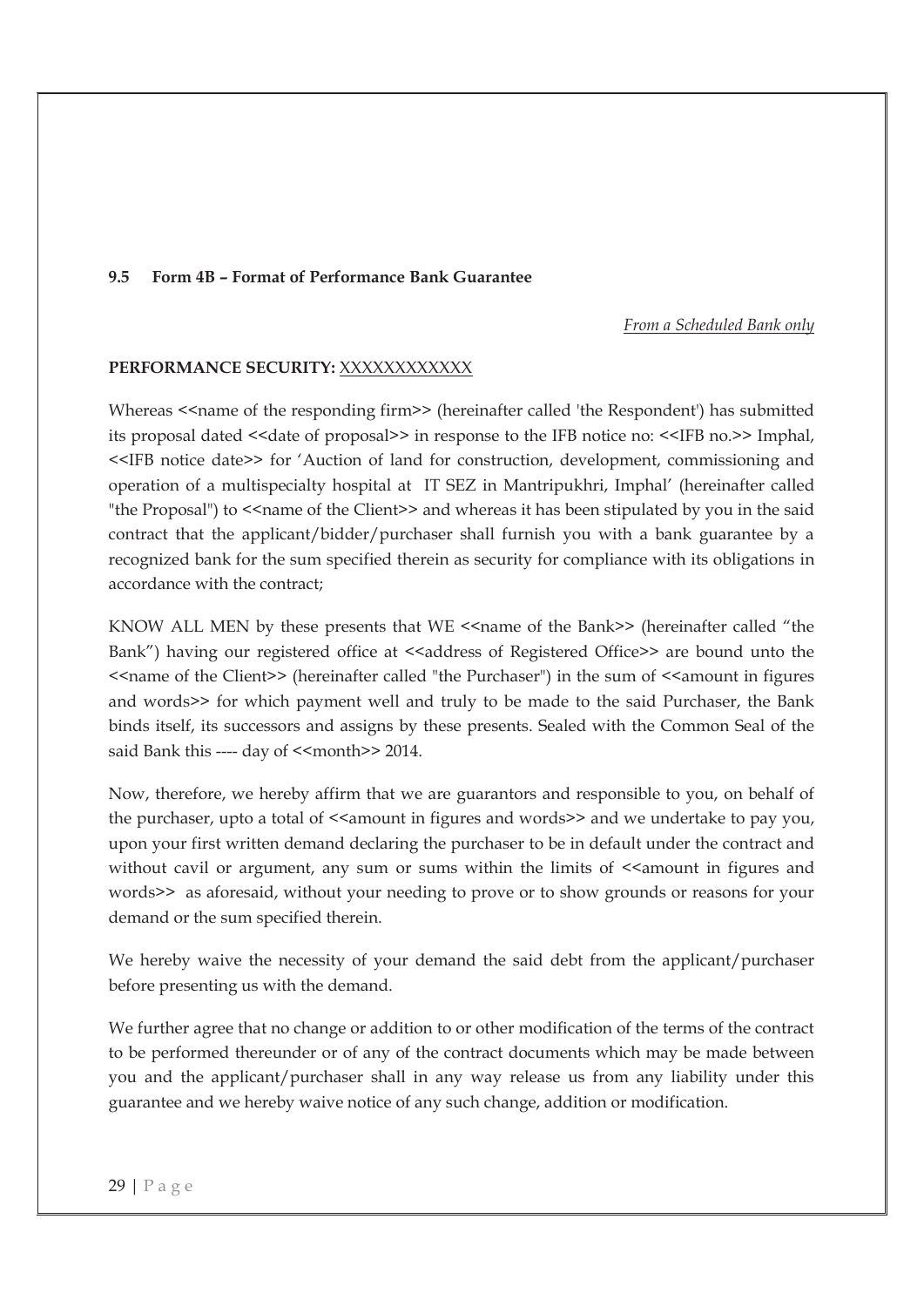this guarantee shall be valid until <<validity date>>

Nothwithstanding anything contained herein:

- **I.** our liability under this bank guarantee shall not exceed <<amount in figures and words>>
- **II.** this bank guarantee shall be valid upto <<expiry date>>
- **III.** it is condition of our liability for payment of the guaranteed amount or any part thereof arising under this bank guarantee that we receive a valid written claim or demand for payment under this bank guarantee on or before <<expiry date>> failing which our liability under the guarantee will automatically cease.

(Authorized Signatory of the Bank)

Seal:

Date: